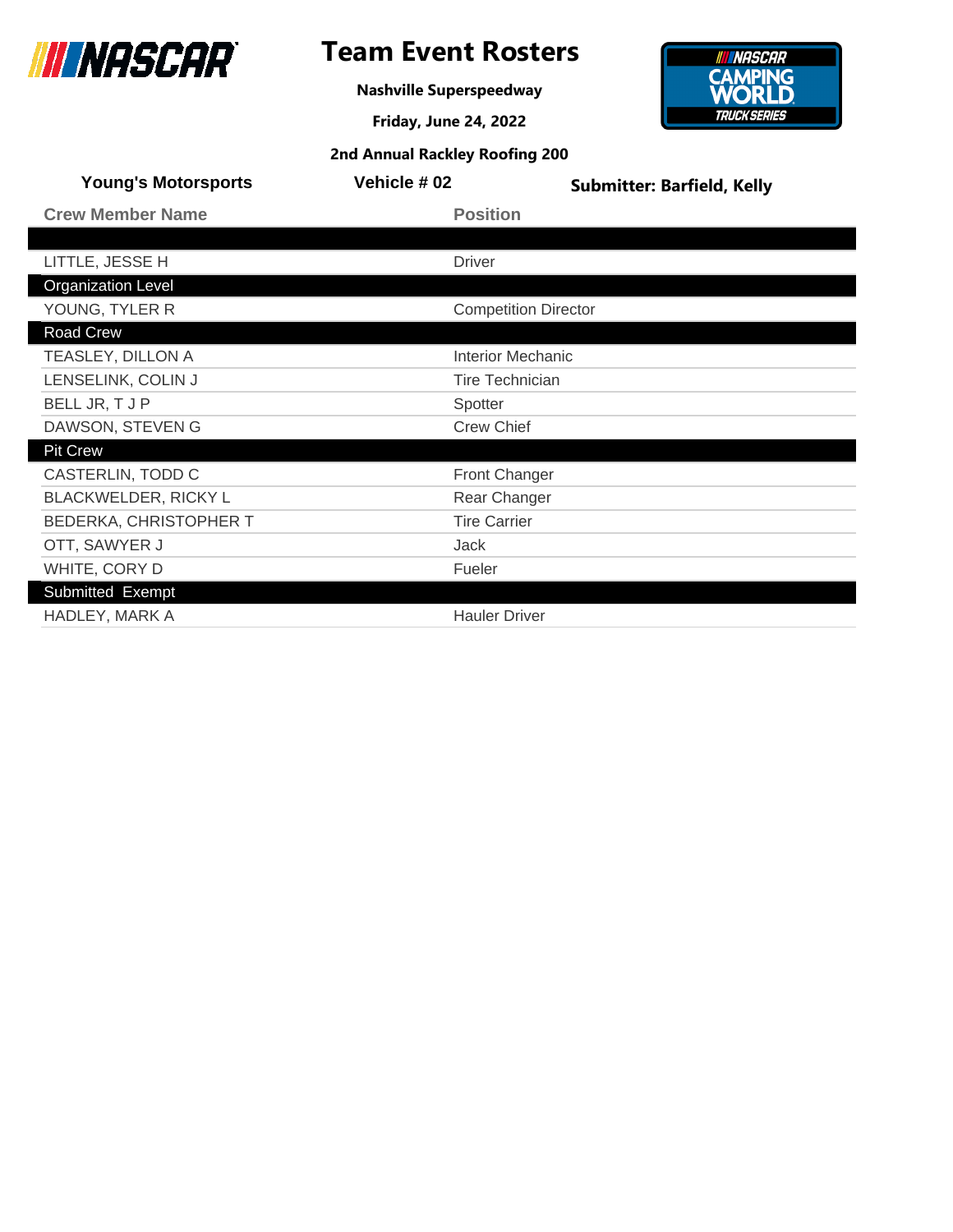

## **Team Event Rosters**

**Nashville Superspeedway**

**Friday, June 24, 2022**

# **CAMPING**<br>**WORLD TRUCK SERIES**

**INNASCAR** 

| <b>Team DGR</b>           | Vehicle #1 |                      | <b>Submitter: Ray, Kevin</b> |
|---------------------------|------------|----------------------|------------------------------|
| <b>Crew Member Name</b>   |            | <b>Position</b>      |                              |
|                           |            |                      |                              |
| DEEGAN, HAILIE R          |            | <b>Driver</b>        |                              |
| <b>Organization Level</b> |            |                      |                              |
| RAY, KEVIN                |            | <b>Team Manager</b>  |                              |
| Road Crew                 |            |                      |                              |
| UMSCHEID, J C C           |            | <b>Truck Chief</b>   |                              |
| LYNCH, JERAD R            |            | Mechanic             |                              |
| NANCE, DON E              |            | Mechanic             |                              |
| <b>BORES, PRESTON B</b>   |            | Mechanic             |                              |
| MAJORS, TJ J              |            | Spotter              |                              |
| HILLMAN JR, MIKE E        |            | <b>Crew Chief</b>    |                              |
| <b>Pit Crew</b>           |            |                      |                              |
| LESTER, DEVIN L           |            | Front Changer        |                              |
| SCHLOTTERBACK, SKYLER B   |            | Rear Changer         |                              |
| HOLDEN, ERNEST F          |            | <b>Tire Carrier</b>  |                              |
| LAMIN, ALPHA              |            | <b>Jack</b>          |                              |
| WILSON, JUSTIN W          |            | Fueler               |                              |
| Submitted Exempt          |            |                      |                              |
| ZIEGLER, MARK C           |            | <b>Hauler Driver</b> |                              |
| ADAMS JR, PERRY A         |            | <b>Hauler Driver</b> |                              |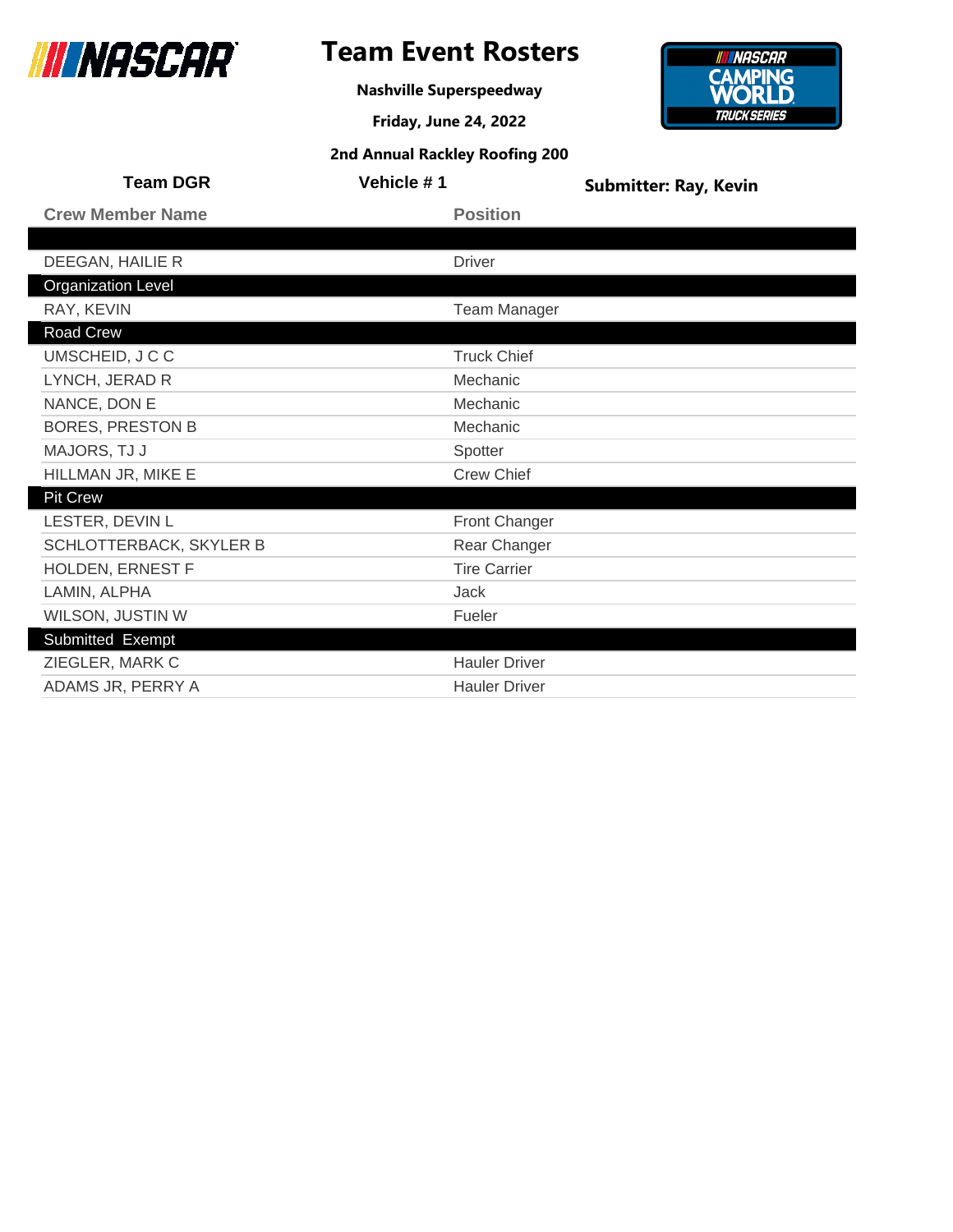

## **Team Event Rosters**

**Nashville Superspeedway**



| Jennifer Jo Cobb Racing   | Vehicle #10            | Submitter: Cobb, Jennifer Jo |
|---------------------------|------------------------|------------------------------|
| <b>Crew Member Name</b>   | <b>Position</b>        |                              |
|                           |                        |                              |
| COBB, JENNIFER JO J       | <b>Driver</b>          |                              |
| <b>Organization Level</b> |                        |                              |
| LIND, RICK R              | <b>Team Manager</b>    |                              |
| Road Crew                 |                        |                              |
| <b>HUGHES, CLAYTON O</b>  | Spotter                |                              |
| MAJENSKI, JOE T           | Mechanic               |                              |
| ALDRIDGE, CURTIS          | <b>Tire Technician</b> |                              |
| LIND, RICK R              | <b>Crew Chief</b>      |                              |
| <b>Pit Crew</b>           |                        |                              |
| <b>MAJENSKI, JOE T</b>    | Jack                   |                              |
| JOHNSON, DAVID K          | Fueler                 |                              |
| Submitted Exempt          |                        |                              |
| JOHNSON, DAVID K          | <b>Hauler Driver</b>   |                              |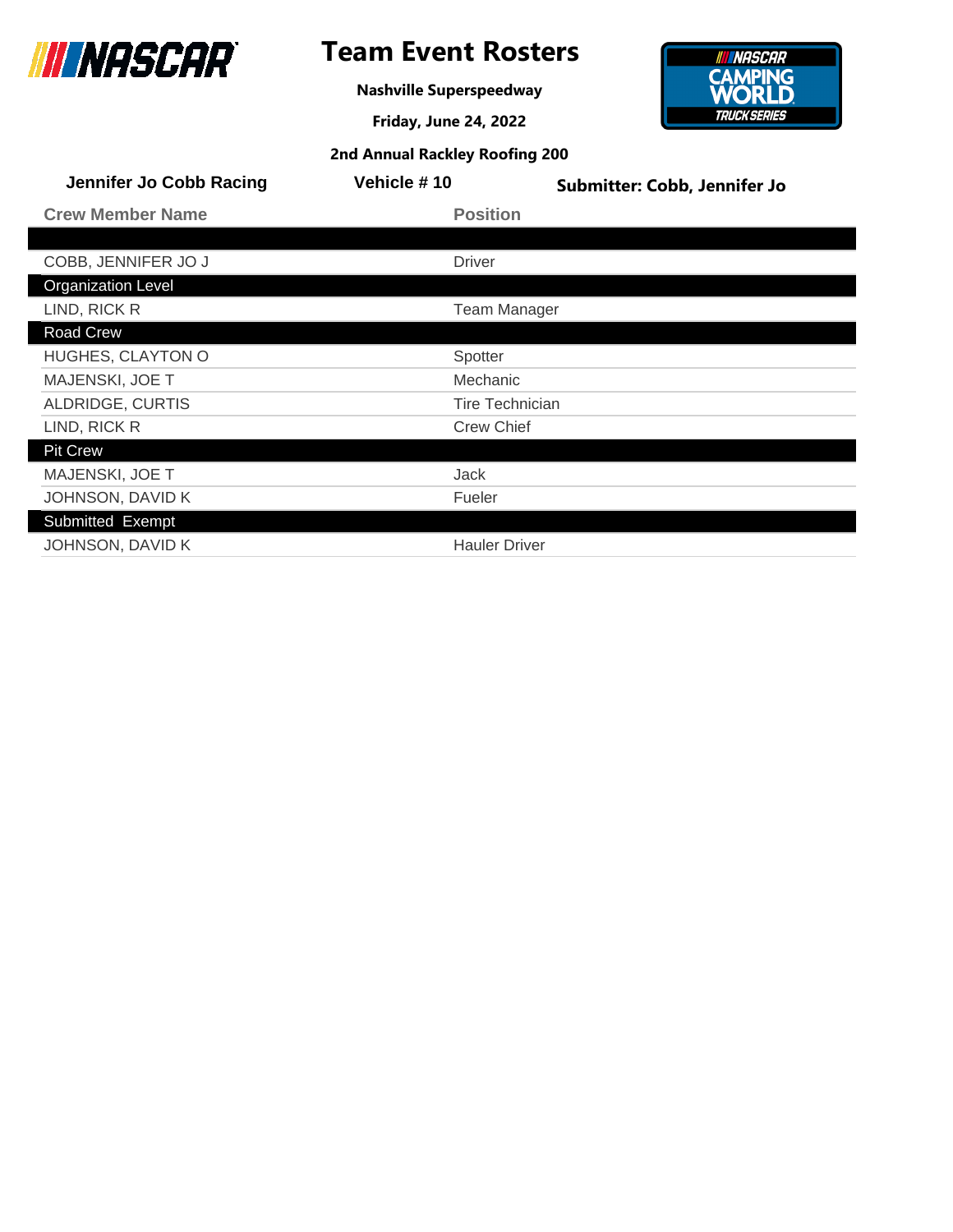

**Nashville Superspeedway**

**Friday, June 24, 2022**



| <b>Young's Motorsports</b> | Vehicle #12                 | <b>Submitter: Barfield, Kelly</b> |
|----------------------------|-----------------------------|-----------------------------------|
| <b>Crew Member Name</b>    | <b>Position</b>             |                                   |
|                            |                             |                                   |
| <b>BOYD, SPENCER P</b>     | <b>Driver</b>               |                                   |
| <b>Organization Level</b>  |                             |                                   |
| YOUNG, TYLER R             | <b>Competition Director</b> |                                   |
| Road Crew                  |                             |                                   |
| ELLIS, JONATHON D          | Mechanic                    |                                   |
| LAWRENCE, KAMI             | <b>Tire Technician</b>      |                                   |
| KIMMEL II, FRANK J         | Spotter                     |                                   |
| LONDON, RYAN R             | <b>Crew Chief</b>           |                                   |
| <b>Pit Crew</b>            |                             |                                   |
| <b>GEITER, JEREMY A</b>    | <b>Front Changer</b>        |                                   |
| NANTUNA, RYAN T            | Rear Changer                |                                   |
| VANDALL, JOHN A            | <b>Tire Carrier</b>         |                                   |
| FUNDERBURK, QUINTA D       | Jack                        |                                   |
| SHEETS, WYATT M            | Fueler                      |                                   |
| Submitted Exempt           |                             |                                   |
| CHAREST, DAVID A           | <b>Hauler Driver</b>        |                                   |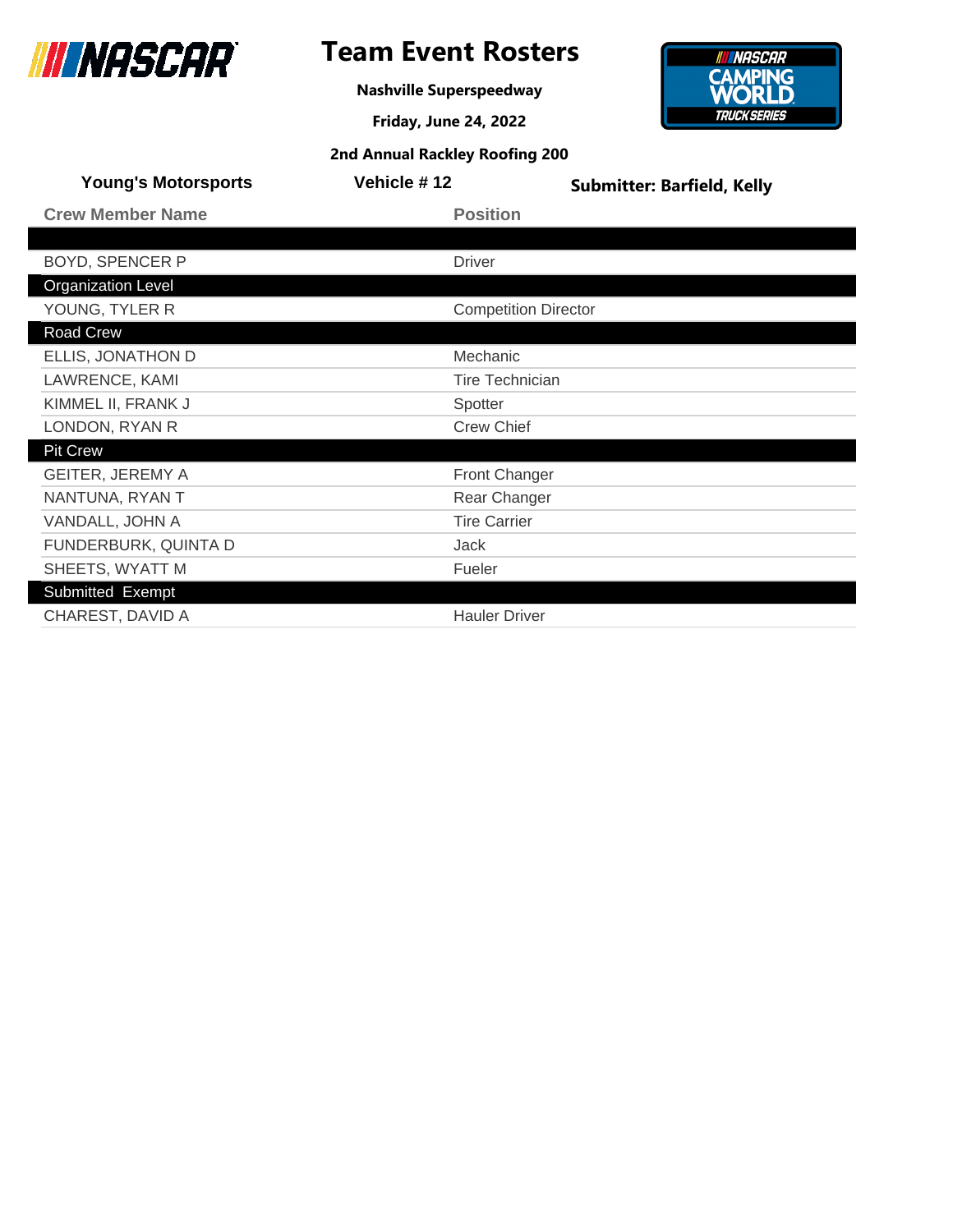

**Nashville Superspeedway**

**Friday, June 24, 2022**



| <b>Trey Hutchens Racing</b> | Vehicle #14            | <b>Submitter: Hutchens, Trey</b> |
|-----------------------------|------------------------|----------------------------------|
| <b>Crew Member Name</b>     | <b>Position</b>        |                                  |
|                             |                        |                                  |
| HUTCHENS III, TREY R        | <b>Driver</b>          |                                  |
| Road Crew                   |                        |                                  |
| SORENSON, REED R            | Spotter                |                                  |
| TULBERT, JAMES C            | Mechanic               |                                  |
| MITCHELL, WILLIAM           | Mechanic               |                                  |
| HASTINGS, BRANDON C         | <b>Tire Technician</b> |                                  |
| HUTCHENS JR, BOBBY R        | <b>Crew Chief</b>      |                                  |
| <b>Pit Crew</b>             |                        |                                  |
| SELIG, CORY R               | <b>Front Changer</b>   |                                  |
| SMITH, DAVID J              | Jack                   |                                  |
| FOLEY, BRENDAN T            | <b>Tire Carrier</b>    |                                  |
| MCGEE, JOHN D               | Rear Changer           |                                  |
| CHRISTIE, JUSTIN D          | Fueler                 |                                  |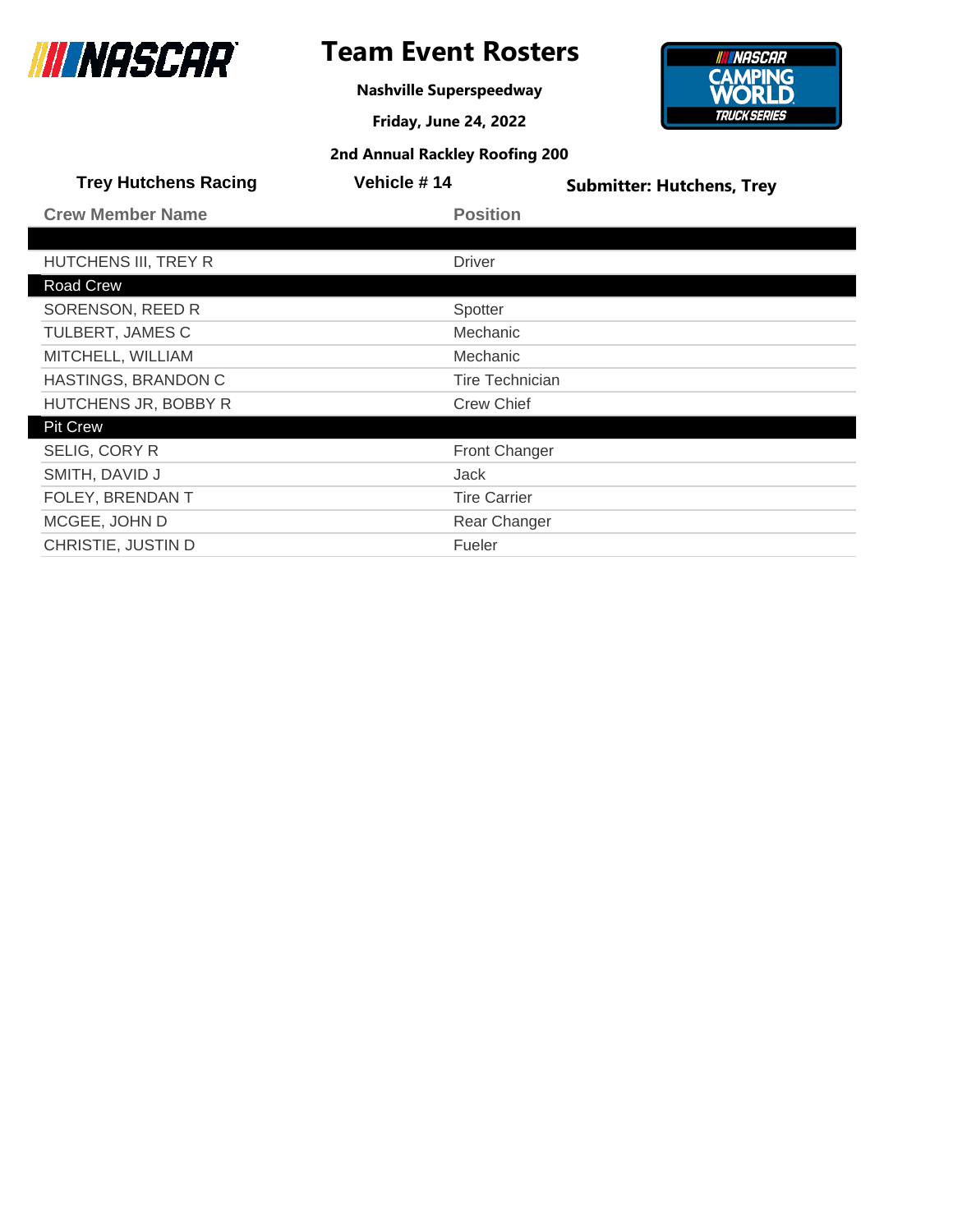

**Nashville Superspeedway**

**Friday, June 24, 2022**



| <b>G2G Racing</b>       | Vehicle #146         | <b>Submitter: Mixon, Denise</b> |
|-------------------------|----------------------|---------------------------------|
| <b>Crew Member Name</b> | <b>Position</b>      |                                 |
|                         |                      |                                 |
| JANES, CHASE M          | <b>Driver</b>        |                                 |
| Road Crew               |                      |                                 |
| MICALE, TONY S          | Spotter              |                                 |
| TATE JR, ROBERT         | Mechanic             |                                 |
| SLIVA, TIMMY J          | <b>Crew Chief</b>    |                                 |
| <b>Pit Crew</b>         |                      |                                 |
| DIEBOLD, ROGER E        | <b>Front Changer</b> |                                 |
| <b>GAYLORD, HADJI M</b> | Jack                 |                                 |
| REVELS, RAYNARD O       | <b>Tire Carrier</b>  |                                 |
| JONES, ERIC T           | Rear Changer         |                                 |
| VINESETT, DAVE          | Fueler               |                                 |
|                         |                      |                                 |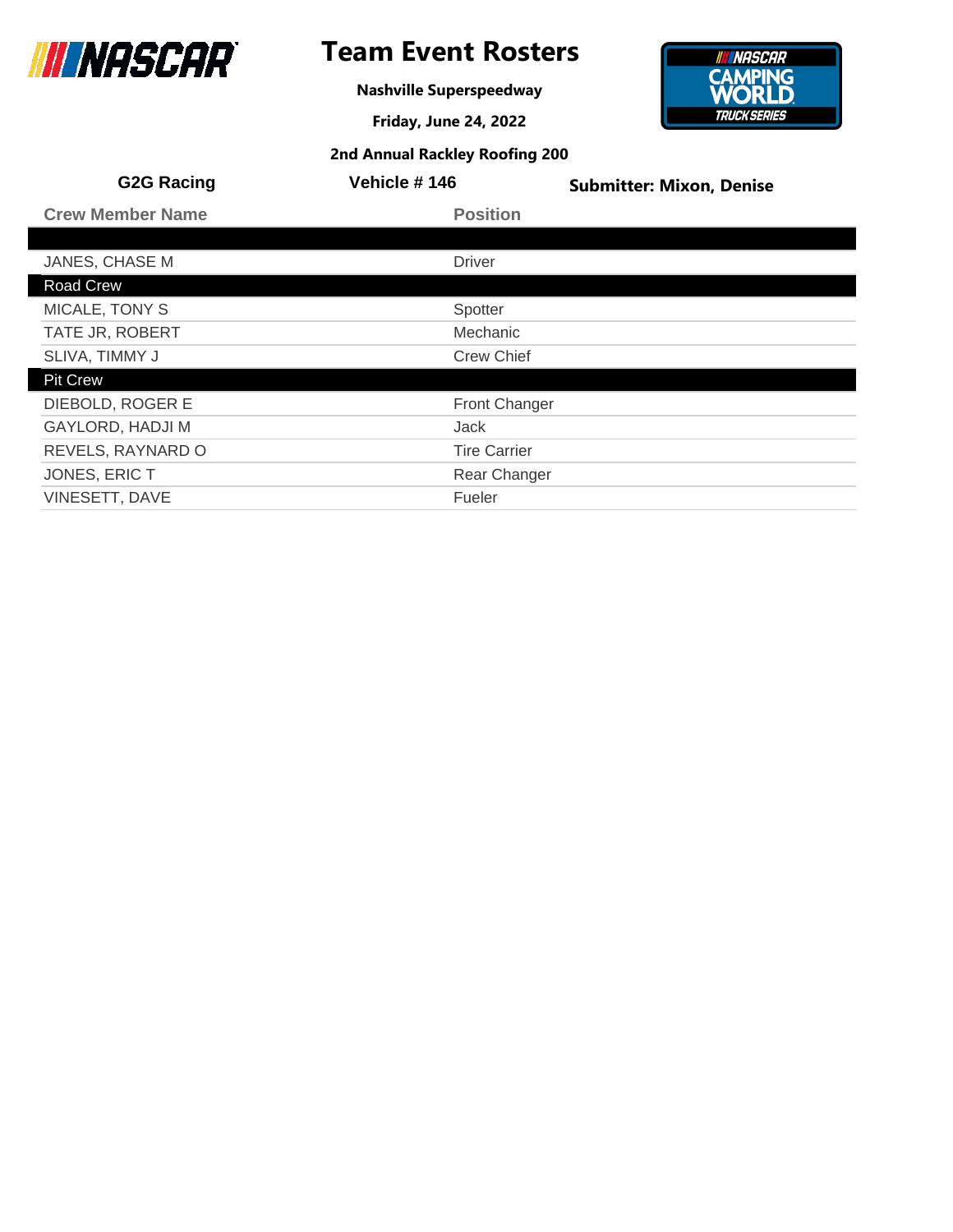

## **Team Event Rosters**

**Nashville Superspeedway**

**Friday, June 24, 2022**



| <b>G2G Racing</b>       | Vehicle #147         | <b>Submitter: Mixon, Denise</b> |
|-------------------------|----------------------|---------------------------------|
| <b>Crew Member Name</b> | <b>Position</b>      |                                 |
|                         |                      |                                 |
| HONEYCUTT, KADEN W      | <b>Driver</b>        |                                 |
| Road Crew               |                      |                                 |
| HARMON-MIXON, DENISE    | Spotter              |                                 |
| SMITH, BENJAMIN C       | Mechanic             |                                 |
| VIENS, TIM N            | <b>Crew Chief</b>    |                                 |
| <b>Pit Crew</b>         |                      |                                 |
| OUENDENO, DALANDA N     | <b>Front Changer</b> |                                 |
| MITCHELL, WILLIAM       | Jack                 |                                 |
| RODRIGUEZ, CESAR J      | <b>Rear Changer</b>  |                                 |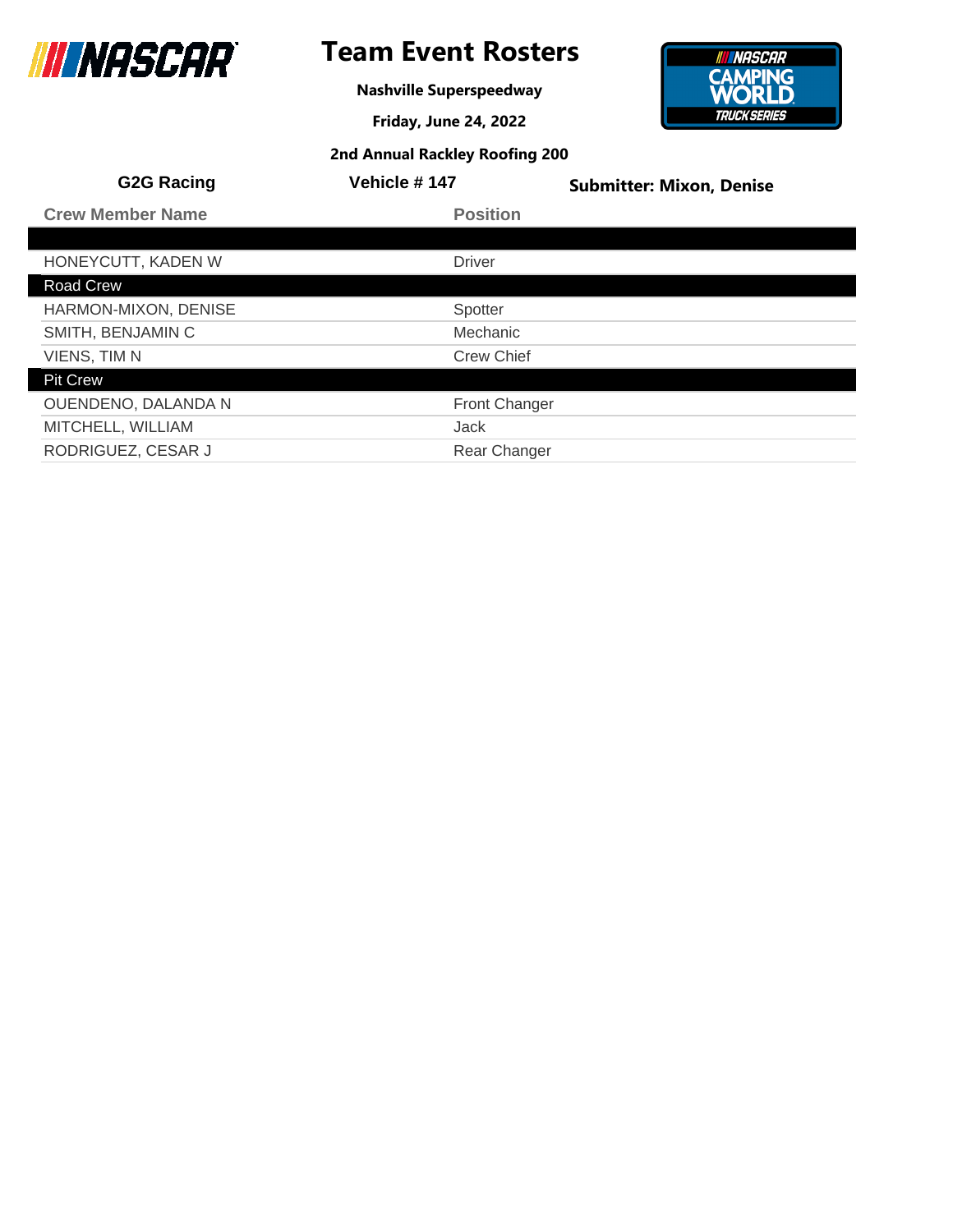

**Nashville Superspeedway**

**Friday, June 24, 2022**



| <b>Team DGR</b>           | Vehicle #15          | <b>Submitter: Ray, Kevin</b> |
|---------------------------|----------------------|------------------------------|
| <b>Crew Member Name</b>   | <b>Position</b>      |                              |
|                           |                      |                              |
| <b>GRAY, TANNER S</b>     | <b>Driver</b>        |                              |
| <b>Organization Level</b> |                      |                              |
| RAY, KEVIN                | <b>Team Manager</b>  |                              |
| Road Crew                 |                      |                              |
| HOLM JR, RAYMOND W        | <b>Truck Chief</b>   |                              |
| DANCY, BRIAN P            | Mechanic             |                              |
| ANKENBRANT, JOEL J        | Mechanic             |                              |
| SMITH, CHRIS L            | Mechanic             |                              |
| HAMLIN, KEVIN K           | Spotter              |                              |
| BAXTER, JERRY L           | <b>Crew Chief</b>    |                              |
| <b>Pit Crew</b>           |                      |                              |
| TEAF, KEVIN W             | Front Changer        |                              |
| RATCLIFF, DAKOTA S        | Rear Changer         |                              |
| SAMPERE, DAVIS W          | <b>Tire Carrier</b>  |                              |
| FLETCHER, KAPIL K         | <b>Jack</b>          |                              |
| COPPOLA, COREY            | Fueler               |                              |
| Submitted Exempt          |                      |                              |
| HAMPTON, JACOB E          | <b>Hauler Driver</b> |                              |
| SHERWIN, CHRIS J          | <b>Hauler Driver</b> |                              |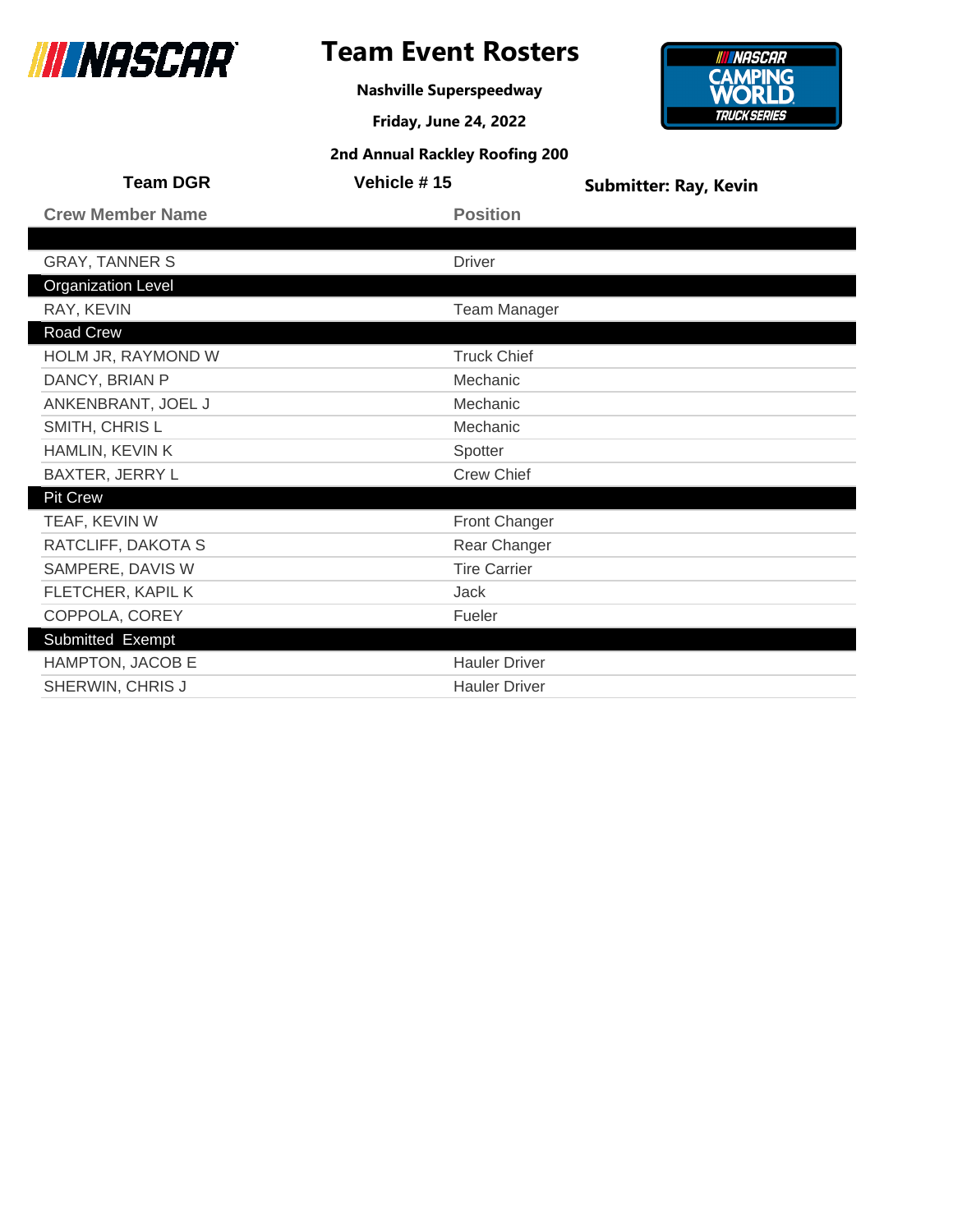

**Nashville Superspeedway**



| <b>Hattori Racing Enterprises</b> | Vehicle #16            | Submitter: Weinrich, Josh       |  |
|-----------------------------------|------------------------|---------------------------------|--|
| <b>Crew Member Name</b>           | <b>Position</b>        |                                 |  |
|                                   |                        |                                 |  |
| ANKRUM, TYLER M                   | <b>Driver</b>          |                                 |  |
| <b>Organization Level</b>         |                        |                                 |  |
| LEWIS, JOSHUA T                   |                        | Other - Director of Engineering |  |
| Road Crew                         |                        |                                 |  |
| D'HONDT, EDDIE J                  | Spotter                |                                 |  |
| RICE II, TIM R                    | <b>Truck Chief</b>     |                                 |  |
| ONUFRAK, DUSTIN J                 | Front End Mechanic     |                                 |  |
| WILCOX, ADAM D                    | Underneath Mechanic    |                                 |  |
| RIVERS, CHRIS W                   | <b>Tire Technician</b> |                                 |  |
| ZIPADELLI, SCOTT P                | <b>Crew Chief</b>      |                                 |  |
| <b>Pit Crew</b>                   |                        |                                 |  |
| BALDWIN, CORY L                   | <b>Front Changer</b>   |                                 |  |
| CLAY, EVAN R                      | <b>Tire Carrier</b>    |                                 |  |
| WILLARD, JONATHAN L               | Jack                   |                                 |  |
| HOUSTON, KENYATTA                 | Rear Changer           |                                 |  |
| DAVENPORT, BROOK N                | Fueler                 |                                 |  |
| Submitted Exempt                  |                        |                                 |  |
| WEAVER, MATT W                    | <b>Hauler Driver</b>   |                                 |  |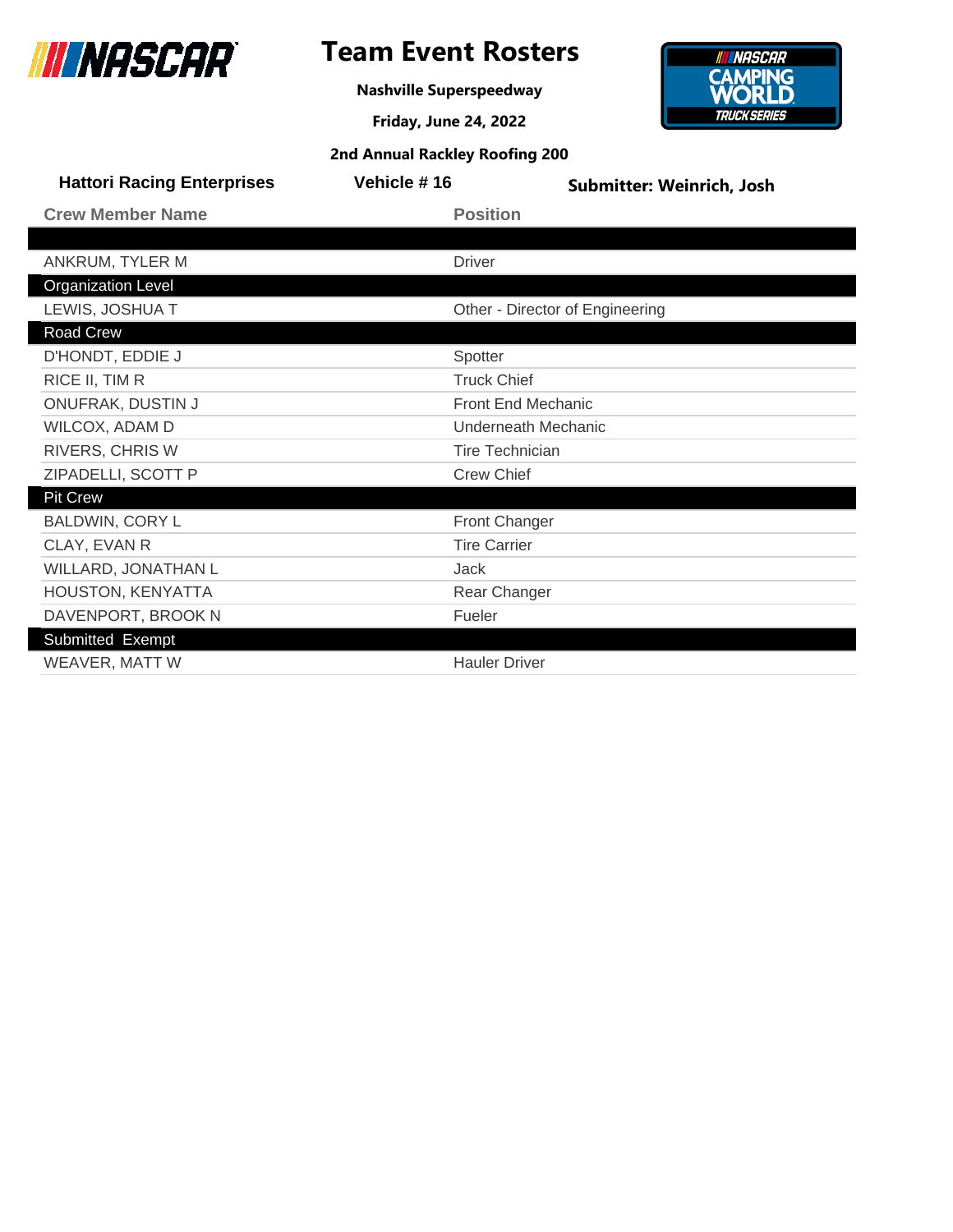

## **Team Event Rosters**

**Nashville Superspeedway**

**Friday, June 24, 2022**

**2nd Annual Rackley Roofing 200**

### **INNASCAR CAMPING**<br>**WORLD TRUCK SERIES**

| <b>Team DGR</b>           | Vehicle #17          | <b>Submitter: Ray, Kevin</b> |
|---------------------------|----------------------|------------------------------|
| <b>Crew Member Name</b>   | <b>Position</b>      |                              |
|                           |                      |                              |
| PREECE, RYAN J            | <b>Driver</b>        |                              |
| <b>Organization Level</b> |                      |                              |
| RAY, KEVIN                | <b>Team Manager</b>  |                              |
| Road Crew                 |                      |                              |
| <b>SCEARCE, MICHAEL A</b> | <b>Truck Chief</b>   |                              |
| COOKSEY, JACOB            | Mechanic             |                              |
| SCHUTTE, RONALD E         | Mechanic             |                              |
| SMITH, DEREK H            | Mechanic             |                              |
| PRESSLEY, COLEMAN C       | Spotter              |                              |
| SMITH, SETH E             | <b>Crew Chief</b>    |                              |
| <b>Pit Crew</b>           |                      |                              |
| ROSSELLI, JOHN C          | Front Changer        |                              |
| JACKSON, CHRIS L          | Rear Changer         |                              |
| HAWKINS, SHAWN M          | <b>Tire Carrier</b>  |                              |
| BUDD, JACOB               | Jack                 |                              |
| OBI, ARINZE               | Fueler               |                              |
| Submitted Exempt          |                      |                              |
| LAPLANTE, CRAIG J         | <b>Hauler Driver</b> |                              |
| CARTER, DANIEL R          | <b>Hauler Driver</b> |                              |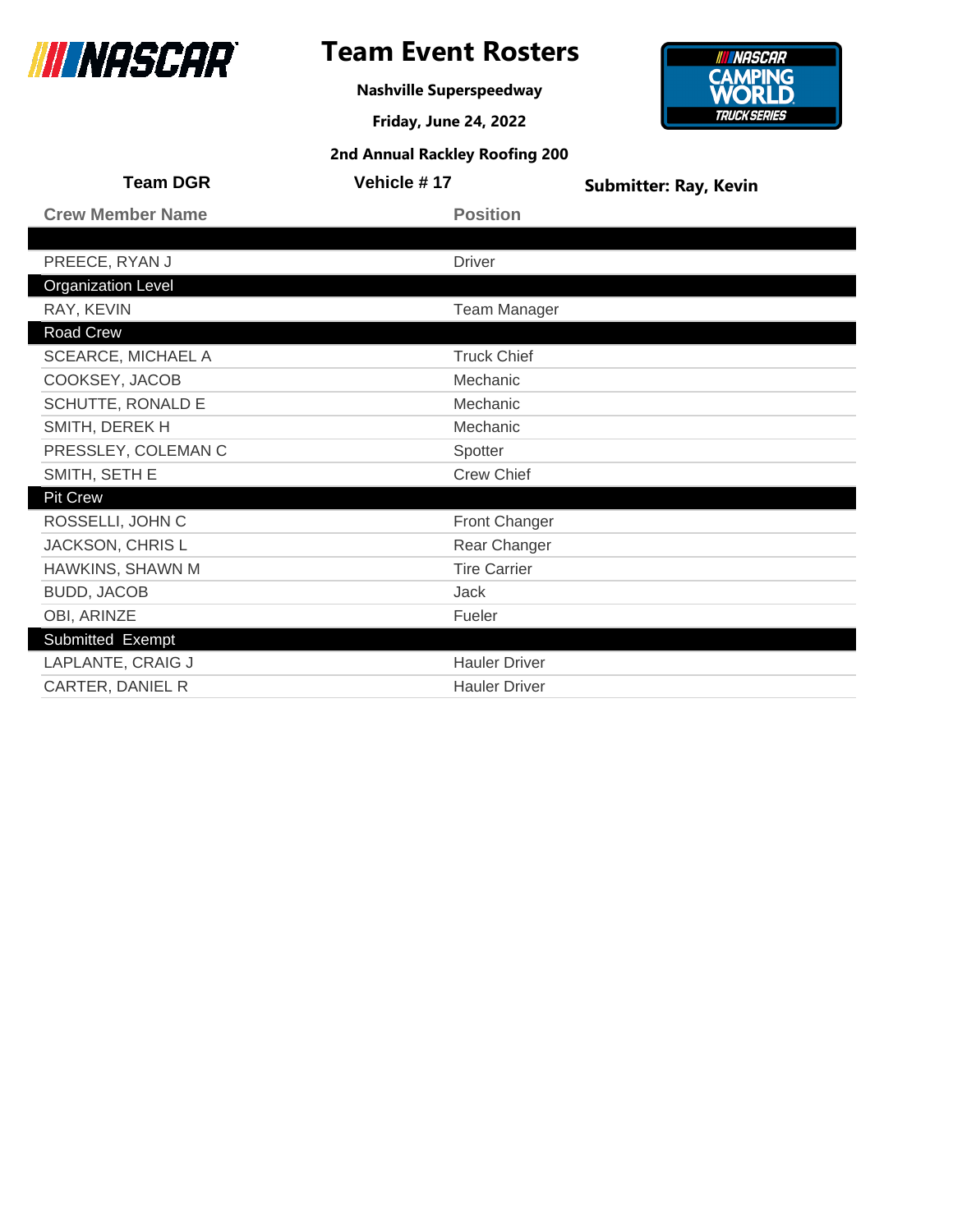

**Nashville Superspeedway**

**Friday, June 24, 2022 2nd Annual Rackley Roofing 200**



| <b>Kyle Busch Motorsports</b> | Vehicle #18            | <b>Submitter: Gee, Andy</b> |
|-------------------------------|------------------------|-----------------------------|
| <b>Crew Member Name</b>       | <b>Position</b>        |                             |
|                               |                        |                             |
| SMITH, CHANDLER               | <b>Driver</b>          |                             |
| <b>Road Crew</b>              |                        |                             |
| LAMBERT, CHRIS H              | Spotter                |                             |
| SHOWALTER, CHRIS M            | <b>Truck Chief</b>     |                             |
| NAPIER, JOSHUA E              | <b>Tire Technician</b> |                             |
| PHILLIPS, TROY R              | Mechanic               |                             |
| SANCHEZ, DEVEN A              | Engineer               |                             |
| STOCKMAN JR, DANNY D          | <b>Crew Chief</b>      |                             |
| <b>Pit Crew</b>               |                        |                             |
| O'BRIEN, ANTHONY T            | Front Changer          |                             |
| EASTLAND, BRIAN A             | Rear Changer           |                             |
| POWELL, GREG D                | <b>Tire Carrier</b>    |                             |
| THACKER, CHARLES J            | Jack                   |                             |
| HERNANDEZ, RAY                | Fueler                 |                             |
| Submitted Exempt              |                        |                             |
|                               |                        |                             |

| Submitted Exempt   |                      |
|--------------------|----------------------|
| RAMSEY, TRACY A    | <b>Hauler Driver</b> |
| COSTELLO, THOMAS F | <b>Hauler Driver</b> |
|                    |                      |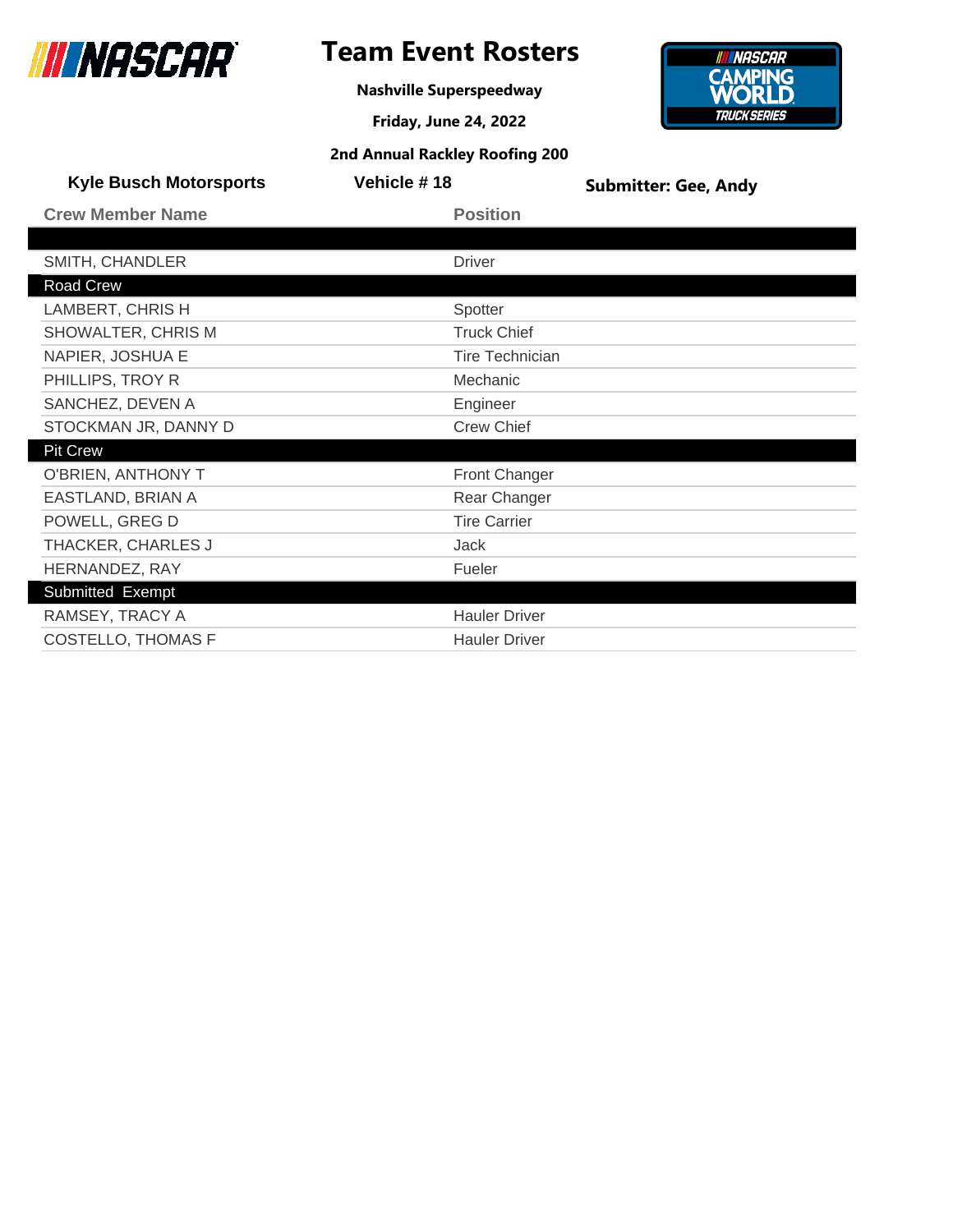

## **Team Event Rosters**

**Nashville Superspeedway**



| <b>Cook Racing Technologies</b> | Vehicle #184           | <b>Submitter: Yates, Trisha</b> |
|---------------------------------|------------------------|---------------------------------|
| <b>Crew Member Name</b>         | <b>Position</b>        |                                 |
|                                 |                        |                                 |
| <b>GREENFIELD, CLAY M</b>       | <b>Driver</b>          |                                 |
| <b>Organization Level</b>       |                        |                                 |
| COOK, BRUCE A                   | <b>Team Manager</b>    |                                 |
| Road Crew                       |                        |                                 |
| RAMSEY, DAVE A                  | Spotter                |                                 |
| HOFFMEYER, CHARLES K            | <b>Tire Technician</b> |                                 |
| PEEBLES, DEREK R                | <b>Truck Chief</b>     |                                 |
| WINGO, TUCKER                   | <b>Crew Chief</b>      |                                 |
| <b>Pit Crew</b>                 |                        |                                 |
| BOTTLEMY, BRIAN M               | Rear Changer           |                                 |
| DOUCETTE, DWAYNE A              | Fueler                 |                                 |
| HOLCOMB, JEREMY D               | <b>Tire Carrier</b>    |                                 |
| MASTERSON, CHASE                | Front Changer          |                                 |
| SOBECKI, JOSH M                 | Jack                   |                                 |
| Submitted Exempt                |                        |                                 |
| <b>JUSTICE, SAM S</b>           | <b>Hauler Driver</b>   |                                 |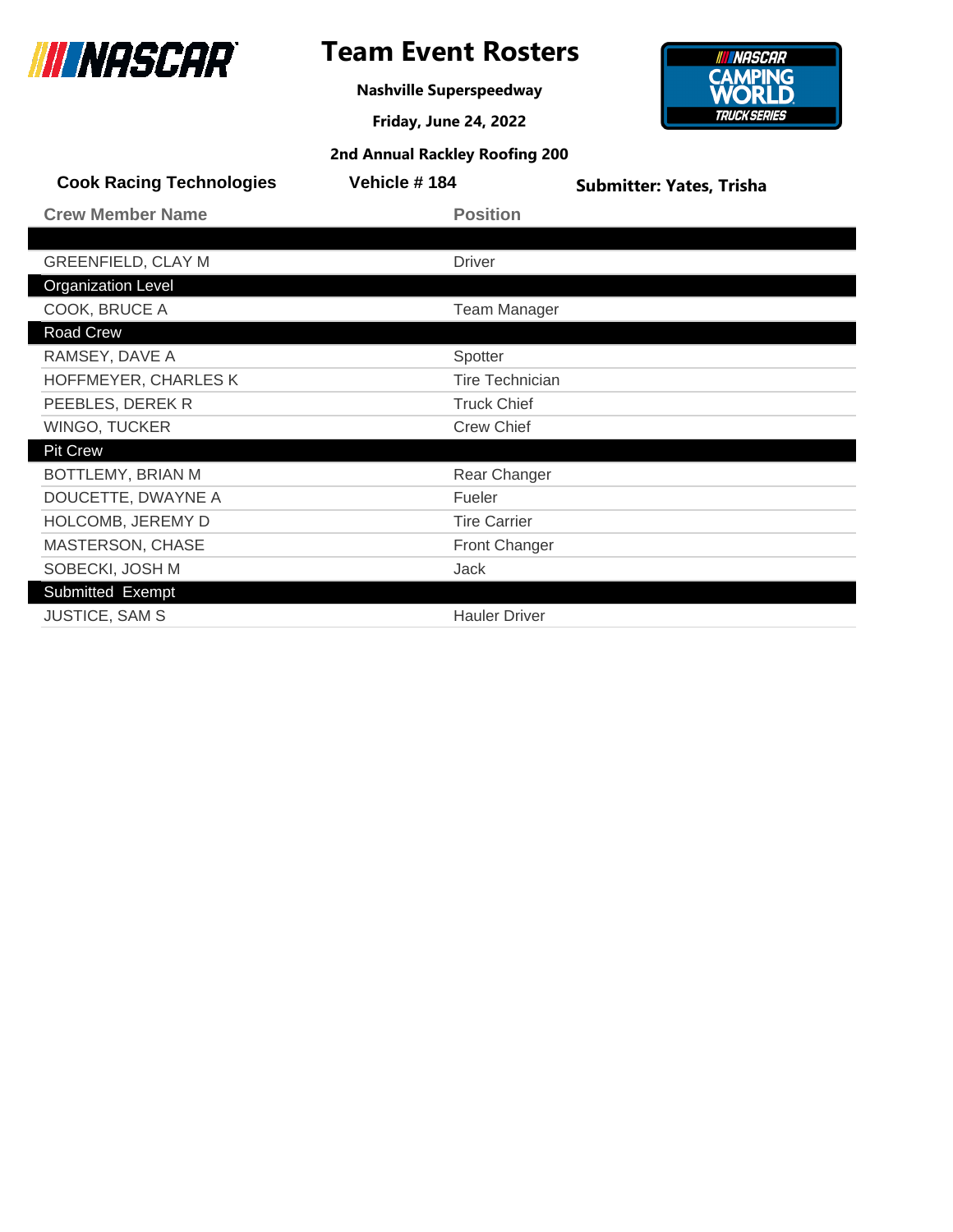

## **Team Event Rosters**

**Nashville Superspeedway**

**Friday, June 24, 2022**



| <b>McAnally Hilgemann Racing</b> | Vehicle #19            | <b>Submitter: Dempsey, Angelina</b> |
|----------------------------------|------------------------|-------------------------------------|
| <b>Crew Member Name</b>          | <b>Position</b>        |                                     |
|                                  |                        |                                     |
| <b>KRAUS, DEREK K</b>            | <b>Driver</b>          |                                     |
| Road Crew                        |                        |                                     |
| <b>KRAFT, FREDDIE J</b>          | Spotter                |                                     |
| MCELLIGOTT, BRENDON C            | <b>Truck Chief</b>     |                                     |
| WRIGHT, JOSH C                   | Engineer               |                                     |
| RISHER, ADAM D                   | Mechanic               |                                     |
| STEFFEY, STEPHEN A               | <b>Tire Technician</b> |                                     |
| <b>WILSON, SHANE T</b>           | <b>Crew Chief</b>      |                                     |
| <b>Pit Crew</b>                  |                        |                                     |
| FULLER, JEREMY R                 | <b>Front Changer</b>   |                                     |
| <b>GRIMALDO, JOSE</b>            | Rear Changer           |                                     |
| MATTERN, MATTHEW                 | <b>Tire Carrier</b>    |                                     |
| EDMONDS, COURTNEY K              | Jack                   |                                     |
| ROZIER, RICKY D                  | Fueler                 |                                     |
| Submitted Exempt                 |                        |                                     |
| GADDY, ASHLEY L                  | <b>Hauler Driver</b>   |                                     |
| <b>BRILL, MIKE A</b>             | <b>Hauler Driver</b>   |                                     |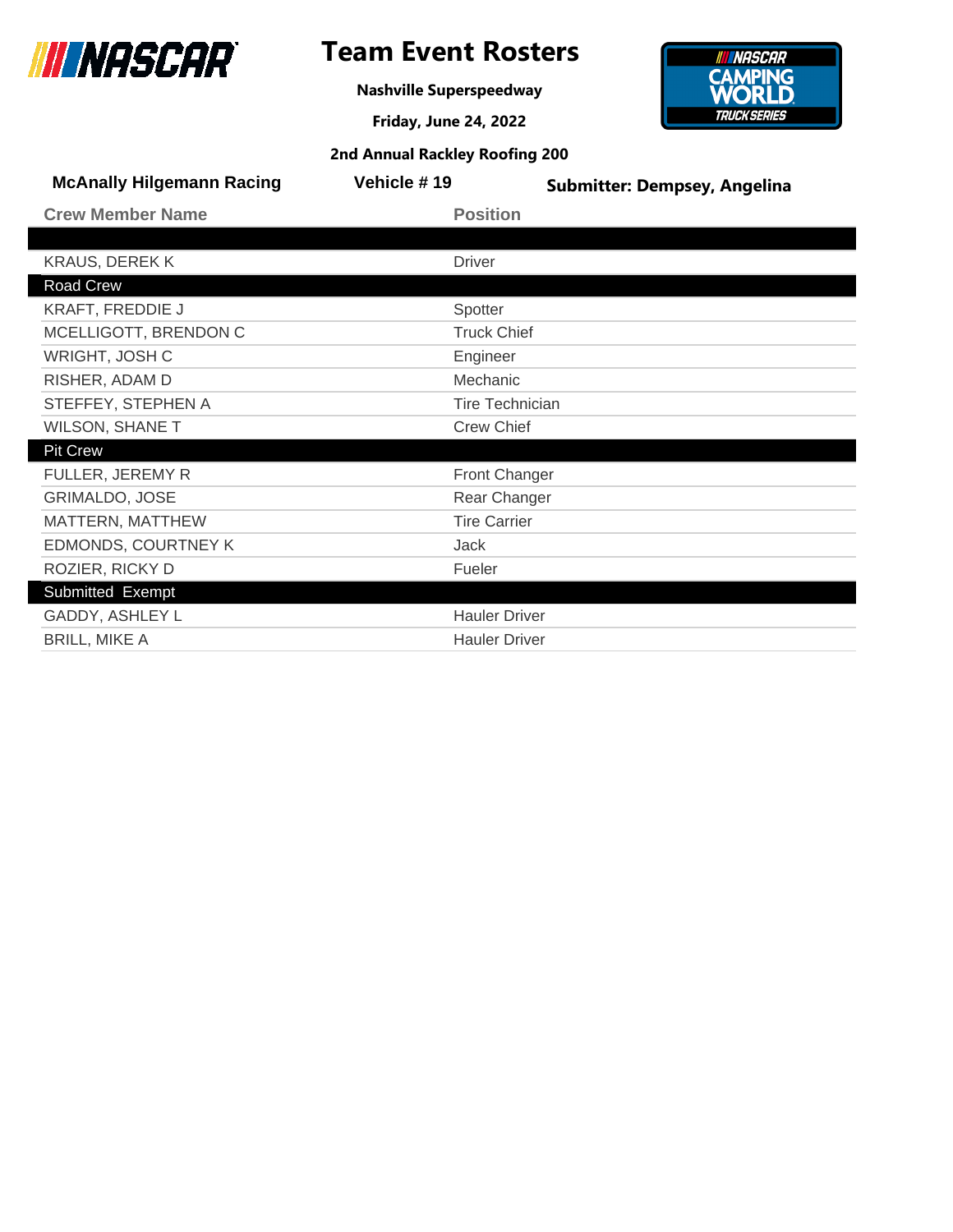

**Nashville Superspeedway**



| <b>Young's Motorsports</b> | Vehicle #20          | <b>Submitter: Barfield, Kelly</b> |
|----------------------------|----------------------|-----------------------------------|
| <b>Crew Member Name</b>    | <b>Position</b>      |                                   |
|                            |                      |                                   |
| PARSONS, STEFAN            | <b>Driver</b>        |                                   |
| <b>Organization Level</b>  |                      |                                   |
| YOUNG, TYLER R             |                      | <b>Competition Director</b>       |
| <b>Road Crew</b>           |                      |                                   |
| COOPER, MATT A             | Mechanic             |                                   |
| GONDER, WESC               | Mechanic             |                                   |
| <b>KENYON, KYLE A</b>      | Mechanic             |                                   |
| HOUSTON, ANDY C            | Spotter              |                                   |
| ABBOTT, ANDREW B           | <b>Crew Chief</b>    |                                   |
| <b>Pit Crew</b>            |                      |                                   |
| OTT, CORY J                | Front Changer        |                                   |
| O'LEARY, BREANNA N         | Rear Changer         |                                   |
| PARRISH, ANWAR S           | <b>Tire Carrier</b>  |                                   |
| TERRY, CHRIS L             | <b>Jack</b>          |                                   |
| CARTER, SAMUEL             | Fueler               |                                   |
| Submitted Exempt           |                      |                                   |
| MALONE, JPP                | <b>Hauler Driver</b> |                                   |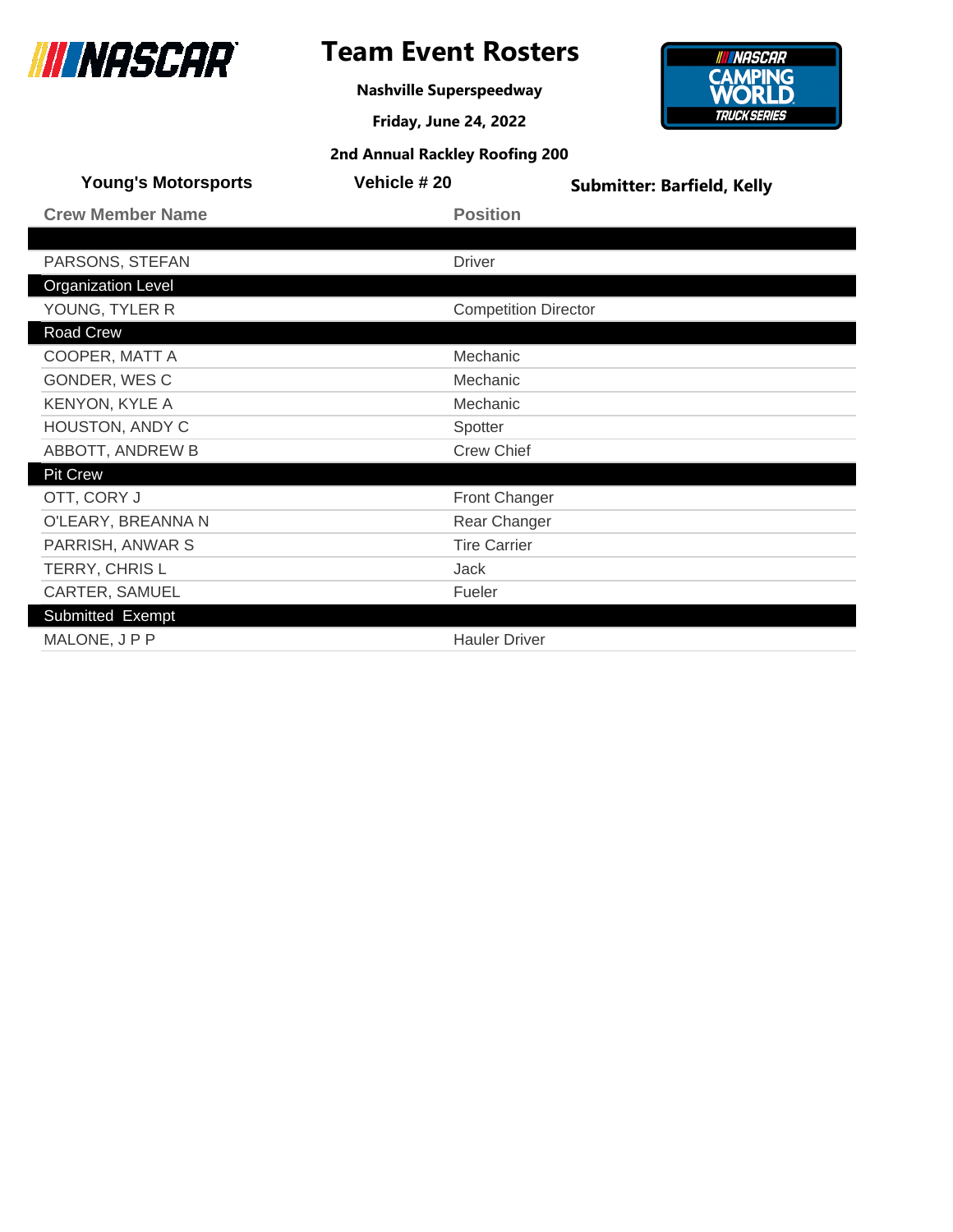

**Nashville Superspeedway**



| <b>AM Racing</b>           | <b>Vehicle #22</b>        | Submitter: Cywinski, Traci |  |
|----------------------------|---------------------------|----------------------------|--|
| <b>Crew Member Name</b>    | <b>Position</b>           |                            |  |
|                            |                           |                            |  |
| <b>GUTIERREZ, MAX</b>      | <b>Driver</b>             |                            |  |
| <b>Organization Level</b>  |                           |                            |  |
| JONES, JAMIE H             | <b>Technical Director</b> |                            |  |
| <b>Road Crew</b>           |                           |                            |  |
| MERRITT, JEFF W            | <b>Truck Chief</b>        |                            |  |
| <b>BOXLEY, GARRETT E</b>   | <b>Interior Mechanic</b>  |                            |  |
| MOLEK, GUNNER L            | Underneath Mechanic       |                            |  |
| <b>BASS, CHRISTOPHER T</b> |                           | <b>Tire Technician</b>     |  |
| RAINES, TONY A             | Spotter                   |                            |  |
| SALOMON, RYAN E            | <b>Crew Chief</b>         |                            |  |
| <b>Pit Crew</b>            |                           |                            |  |
| LOZA, ROBIN J              | Front Changer             |                            |  |
| MCALISTER, ZAC Z           | Jack                      |                            |  |
| COLE, PAT S                | <b>Tire Carrier</b>       |                            |  |
| LUCAS JR, KEVIN E          | Rear Changer              |                            |  |
| <b>GADDY, PATRICK B</b>    | Fueler                    |                            |  |
| Submitted Exempt           |                           |                            |  |
| HOSKEY, WILLIAM H          | <b>Hauler Driver</b>      |                            |  |
| <b>BEARDEN, LOGAN G</b>    | <b>Hauler Driver</b>      |                            |  |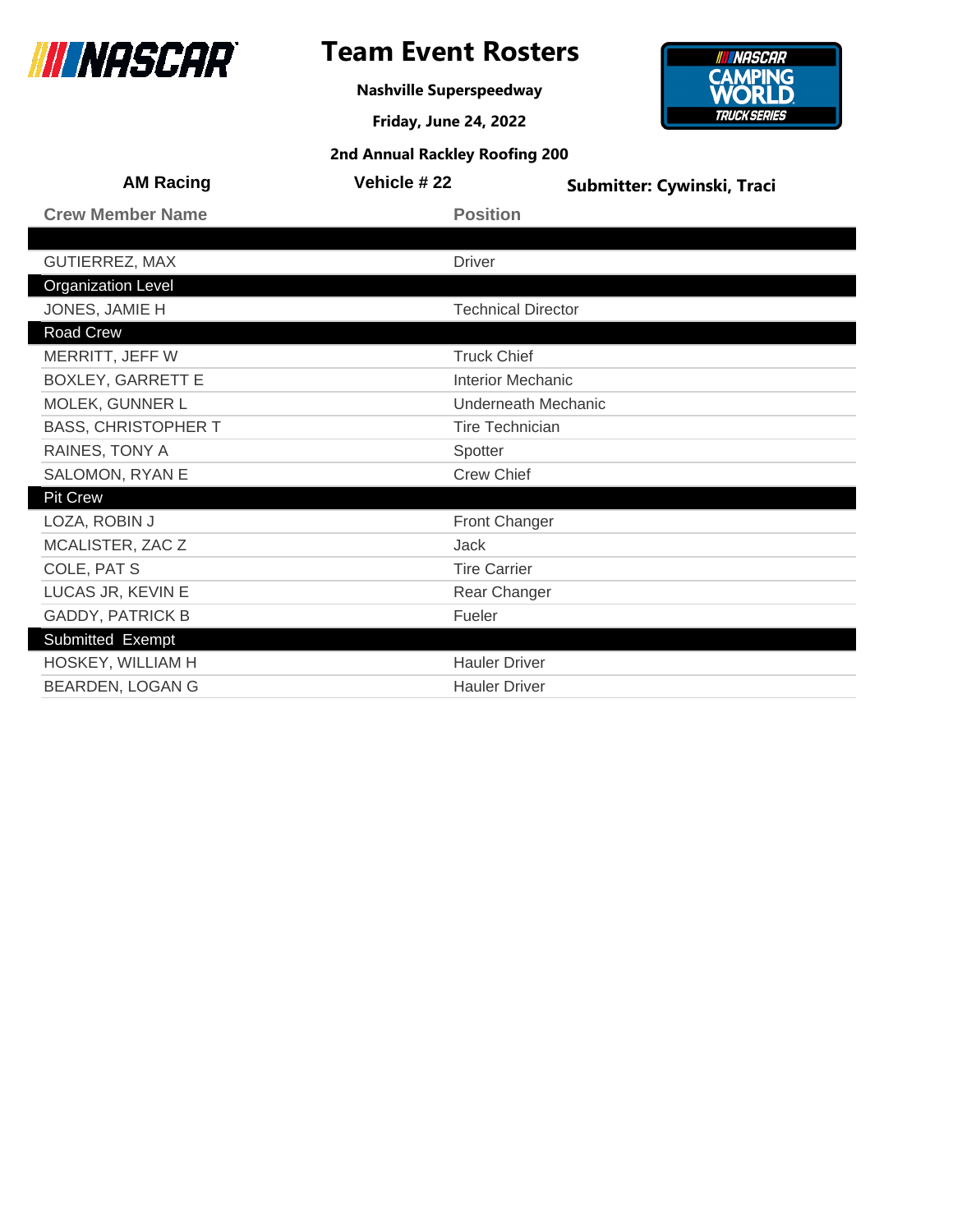

**Nashville Superspeedway**

**Friday, June 24, 2022 2nd Annual Rackley Roofing 200**

### **INNASCAR CAMPING**<br>**WORLD TRUCK SERIES**

| <b>GMS Racing</b>        | Vehicle #23          | <b>Submitter: Case, Emily</b> |
|--------------------------|----------------------|-------------------------------|
| <b>Crew Member Name</b>  | <b>Position</b>      |                               |
|                          |                      |                               |
| <b>ENFINGER, GRANT M</b> | <b>Driver</b>        |                               |
| Road Crew                |                      |                               |
| ESSMA, JOEY J            | Engineer             |                               |
| LEMASTERS, DANIEL S      | <b>Truck Chief</b>   |                               |
| PETERS, TIMOTHY J        | Mechanic             |                               |
| BORKHOLDER, MAHLON J     | Mechanic             |                               |
| HERMAN JR, MIKE D        | Spotter              |                               |
| DENIKE, CHARLES T        | <b>Crew Chief</b>    |                               |
| <b>Pit Crew</b>          |                      |                               |
| DONLIN, GREG P           | <b>Front Changer</b> |                               |
| FIEDLER, JUSTIN C        | Rear Changer         |                               |
| HOUK, JAMES E            | <b>Tire Carrier</b>  |                               |
| <b>WARRICK, DOUG A</b>   | Jack                 |                               |
| ANDERSON, IAN I          | Fueler               |                               |
| Submitted Exempt         |                      |                               |
| PEARCE, JAMES D          | <b>Hauler Driver</b> |                               |
| SMITH, GREGORY M         | <b>Hauler Driver</b> |                               |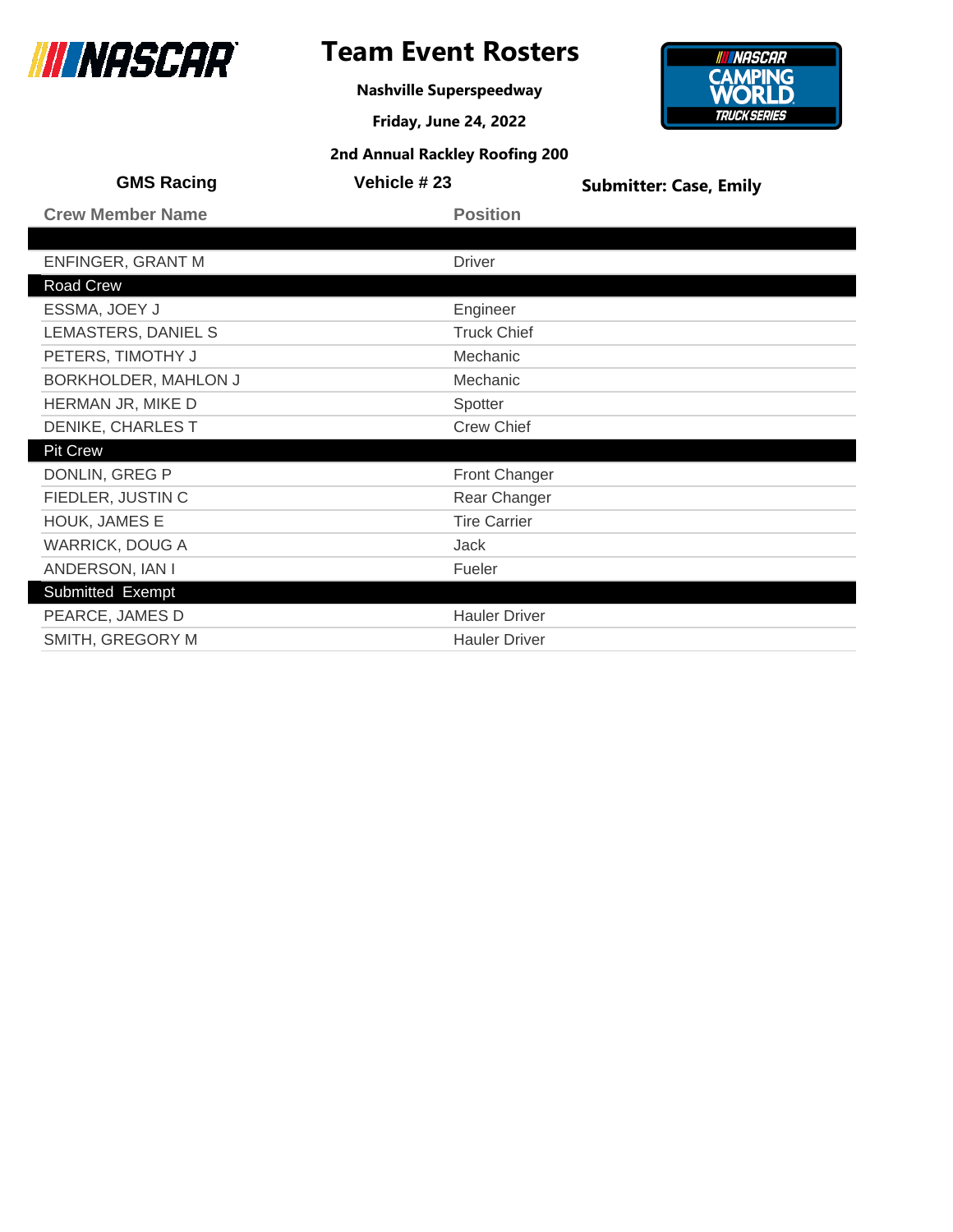

**Nashville Superspeedway**

**Friday, June 24, 2022 2nd Annual Rackley Roofing 200**

### **INNASCAR CAMPING**<br>**WORLD TRUCK SERIES**

| <b>GMS Racing</b>         | Vehicle #24          | <b>Submitter: Case, Emily</b> |
|---------------------------|----------------------|-------------------------------|
| <b>Crew Member Name</b>   | <b>Position</b>      |                               |
|                           |                      |                               |
| WOOD, JACK R              | <b>Driver</b>        |                               |
| Road Crew                 |                      |                               |
| <b>BELL, JONAS A</b>      | Engineer             |                               |
| HARTNAGEL, DEREK L        | <b>Truck Chief</b>   |                               |
| <b>BURGDOFF II, FUZ E</b> | Mechanic             |                               |
| MCDOLE, BROCK M           | Mechanic             |                               |
| MONN, TYLER A             | Spotter              |                               |
| ACKERMAN, TOM R           | <b>Crew Chief</b>    |                               |
| <b>Pit Crew</b>           |                      |                               |
| <b>CHEREEK, STEPHEN</b>   | <b>Front Changer</b> |                               |
| O'BRIEN, ANTHONY T        | Rear Changer         |                               |
| NEAL, LAMAR L             | <b>Tire Carrier</b>  |                               |
| MARTIN, CORBIN T          | Jack                 |                               |
| KELLEY, JAMES P           | Fueler               |                               |
| Submitted Exempt          |                      |                               |
| O'NEAL, JAMES O           | <b>Hauler Driver</b> |                               |
| PAYNE, QUENTIN A          | <b>Hauler Driver</b> |                               |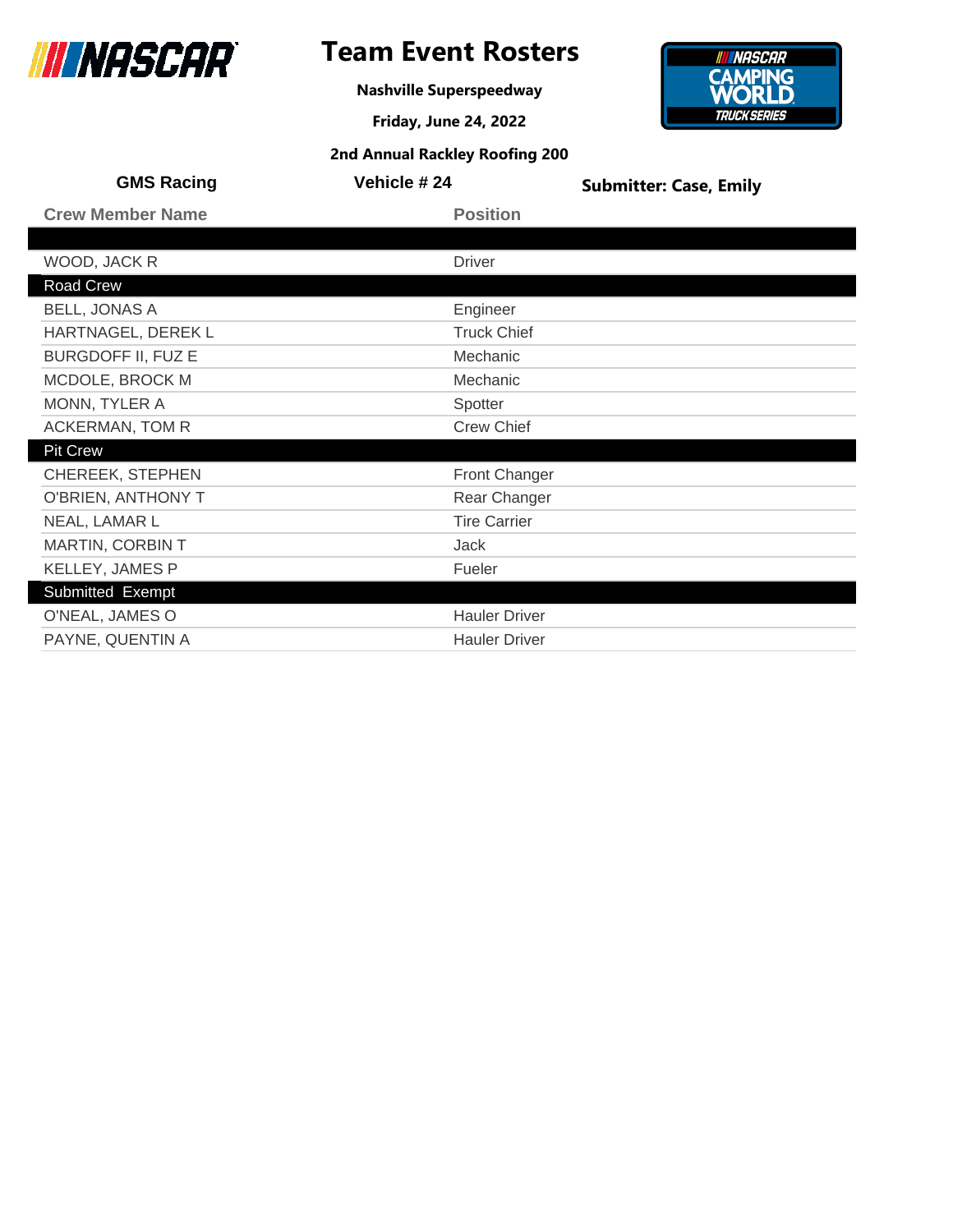

## **Team Event Rosters**

**Nashville Superspeedway**

**Friday, June 24, 2022**



| <b>Rackley W.A.R</b>      | Vehicle #25            | <b>Submitter: Allen, Kristen</b> |
|---------------------------|------------------------|----------------------------------|
| <b>Crew Member Name</b>   | <b>Position</b>        |                                  |
|                           |                        |                                  |
| DIBENEDETTO, MATT G       | <b>Driver</b>          |                                  |
| <b>Organization Level</b> |                        |                                  |
| JOHNSON, SCOTT S          | <b>Team Manager</b>    |                                  |
| Road Crew                 |                        |                                  |
| CAMPBELL, DOUG J          | Spotter                |                                  |
| BYRD, HUNTER M            | <b>Truck Chief</b>     |                                  |
| MILLER, KORY C            | Mechanic               |                                  |
| BURNS JR, MELVIN L        | Mechanic               |                                  |
| PEREZ, BRAD A             | <b>Tire Technician</b> |                                  |
| <b>KENDRICK, CHAD N</b>   | <b>Crew Chief</b>      |                                  |
| <b>Pit Crew</b>           |                        |                                  |
| HALL, JAFAR D             | <b>Front Changer</b>   |                                  |
| <b>BACKUS, DAWSON I</b>   | Rear Changer           |                                  |
| <b>GRIER, BRANDON</b>     | <b>Tire Carrier</b>    |                                  |
| HOLMAN, ALLEN E           | Jack                   |                                  |
| LEHMAN, MATTHEW           | Fueler                 |                                  |
| Submitted Exempt          |                        |                                  |
| HARRISON, JEREMY D        | <b>Hauler Driver</b>   |                                  |
| PERRYMAN, TODD W          | <b>Hauler Driver</b>   |                                  |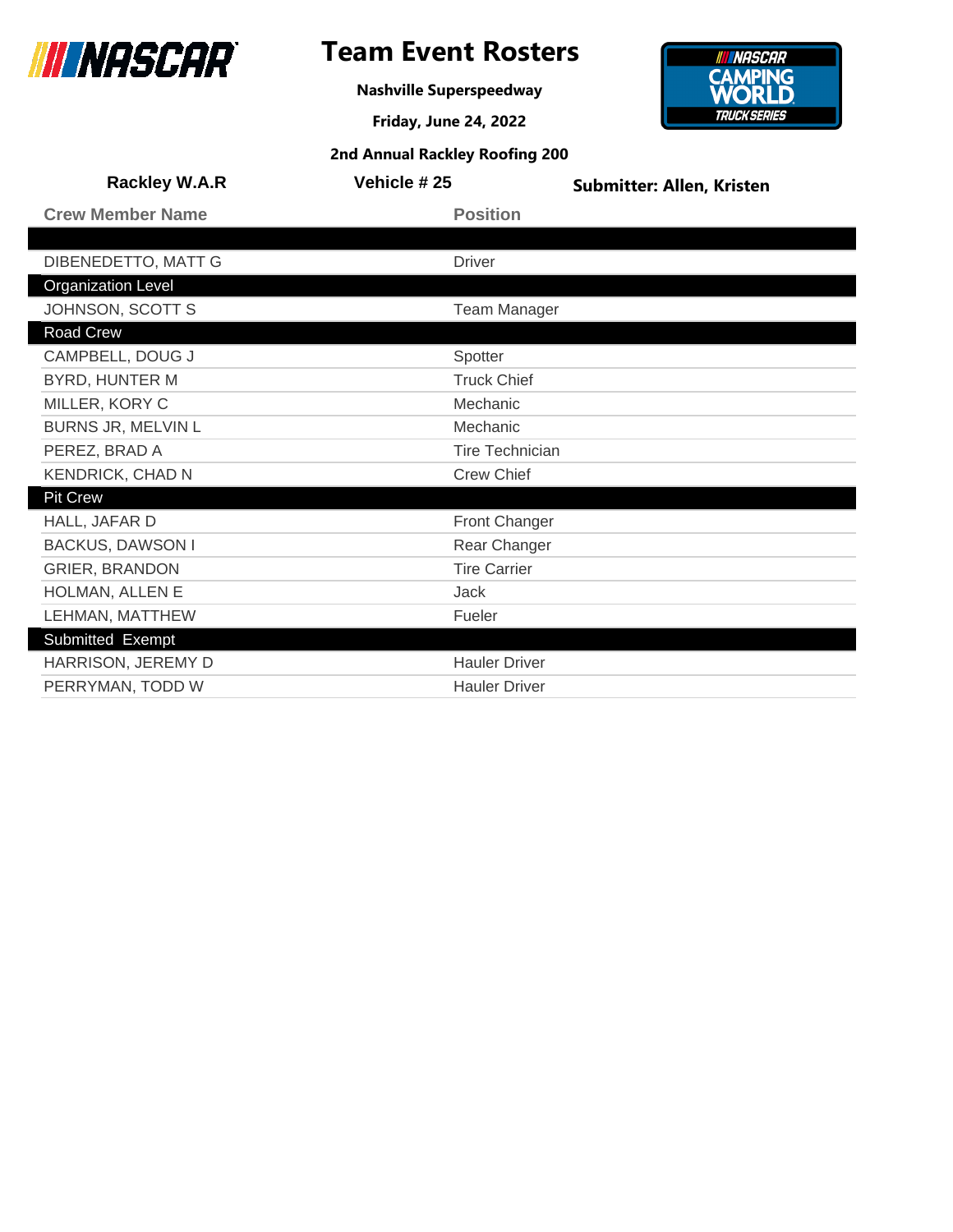

## **Team Event Rosters**

**Nashville Superspeedway**

**Friday, June 24, 2022**



| <b>Rackley W.A.R</b>         | Vehicle #26            | <b>Submitter: Allen, Kristen</b> |
|------------------------------|------------------------|----------------------------------|
| <b>Crew Member Name</b>      | <b>Position</b>        |                                  |
|                              |                        |                                  |
| FOGLEMAN, TATE               | <b>Driver</b>          |                                  |
| <b>Organization Level</b>    |                        |                                  |
| JOHNSON, SCOTT S             | <b>Team Manager</b>    |                                  |
| Road Crew                    |                        |                                  |
| <b>MEADOR, STEVEN R</b>      | Spotter                |                                  |
| THOMAS, JACE C               | <b>Truck Chief</b>     |                                  |
| SEALS JR, RANDY R            | Engineer               |                                  |
| PETRINO, JOSH A              | Mechanic               |                                  |
| <b>BOEHMS, KEITH K</b>       | <b>Tire Technician</b> |                                  |
| ALLEN, WILLIE A              | <b>Crew Chief</b>      |                                  |
| ALLEN, WILLIE A              | <b>Crew Chief</b>      |                                  |
| <b>Pit Crew</b>              |                        |                                  |
| ANDERSON, BLAINE             | <b>Front Changer</b>   |                                  |
| <b>BRIDGEFORTH, ANDREW M</b> | Rear Changer           |                                  |
| MOREHEAD, JARIUS L           | <b>Tire Carrier</b>    |                                  |
| PIERCE-BREWSTER, MARKUS A    | Jack                   |                                  |
| PASUT, ANTHONY               | Fueler                 |                                  |
| Submitted Exempt             |                        |                                  |
| HOSKINS, JAMIE D             | <b>Hauler Driver</b>   |                                  |
| DILEGGE, TYLER               | <b>Hauler Driver</b>   |                                  |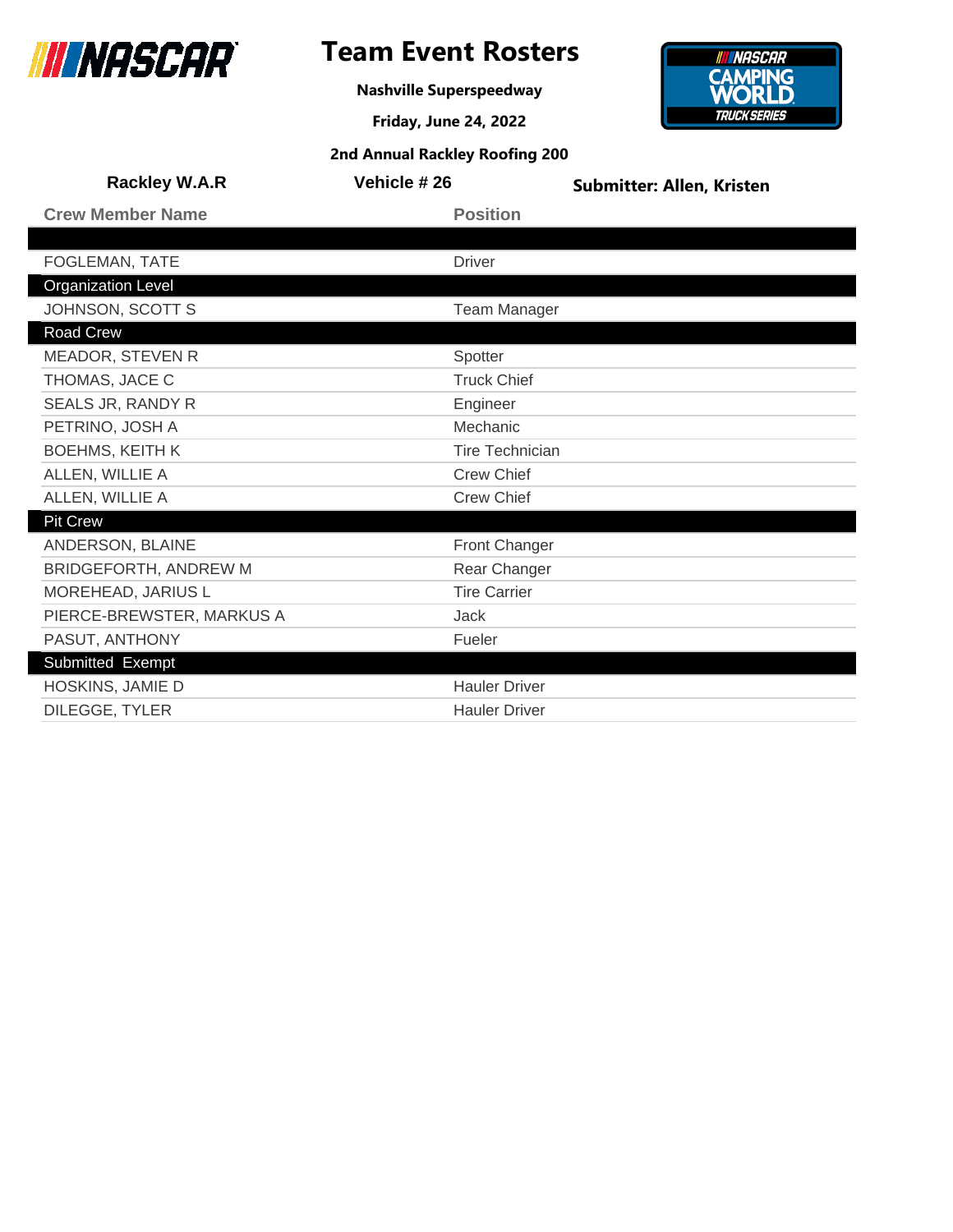

## **Team Event Rosters**

**Nashville Superspeedway**



| <b>On Point Motorsports</b> | Vehicle #30                 | <b>Submitter: Lane, Steve</b> |
|-----------------------------|-----------------------------|-------------------------------|
| <b>Crew Member Name</b>     | <b>Position</b>             |                               |
|                             |                             |                               |
| MURPHY, CAMDEN              | <b>Driver</b>               |                               |
| <b>Organization Level</b>   |                             |                               |
| MARKLE, RICK                | <b>Competition Director</b> |                               |
| Road Crew                   |                             |                               |
| JARRETT, JASON A            | Spotter                     |                               |
| HENSLEY, KYLE A             | <b>Interior Mechanic</b>    |                               |
| HINES, CAROL S              | Utility                     |                               |
| <b>BRAFFORD, WILL R</b>     | Mechanic                    |                               |
| LINEBERRY, RANDY L          | Mechanic                    |                               |
| LANE, STEVE D               | <b>Crew Chief</b>           |                               |
| <b>Pit Crew</b>             |                             |                               |
| CASE, TAYLOR D              | <b>Front Changer</b>        |                               |
| TURNER, JEREMY B            | Jack                        |                               |
| HAYDEN, MICHAEL L           | <b>Tire Carrier</b>         |                               |
| BALFANZ JR, GEORGE H        | Rear Changer                |                               |
| PAYNE, SCOTT W              | Fueler                      |                               |
| Submitted Exempt            |                             |                               |
| <b>MOLES, CHARLES E</b>     | <b>Hauler Driver</b>        |                               |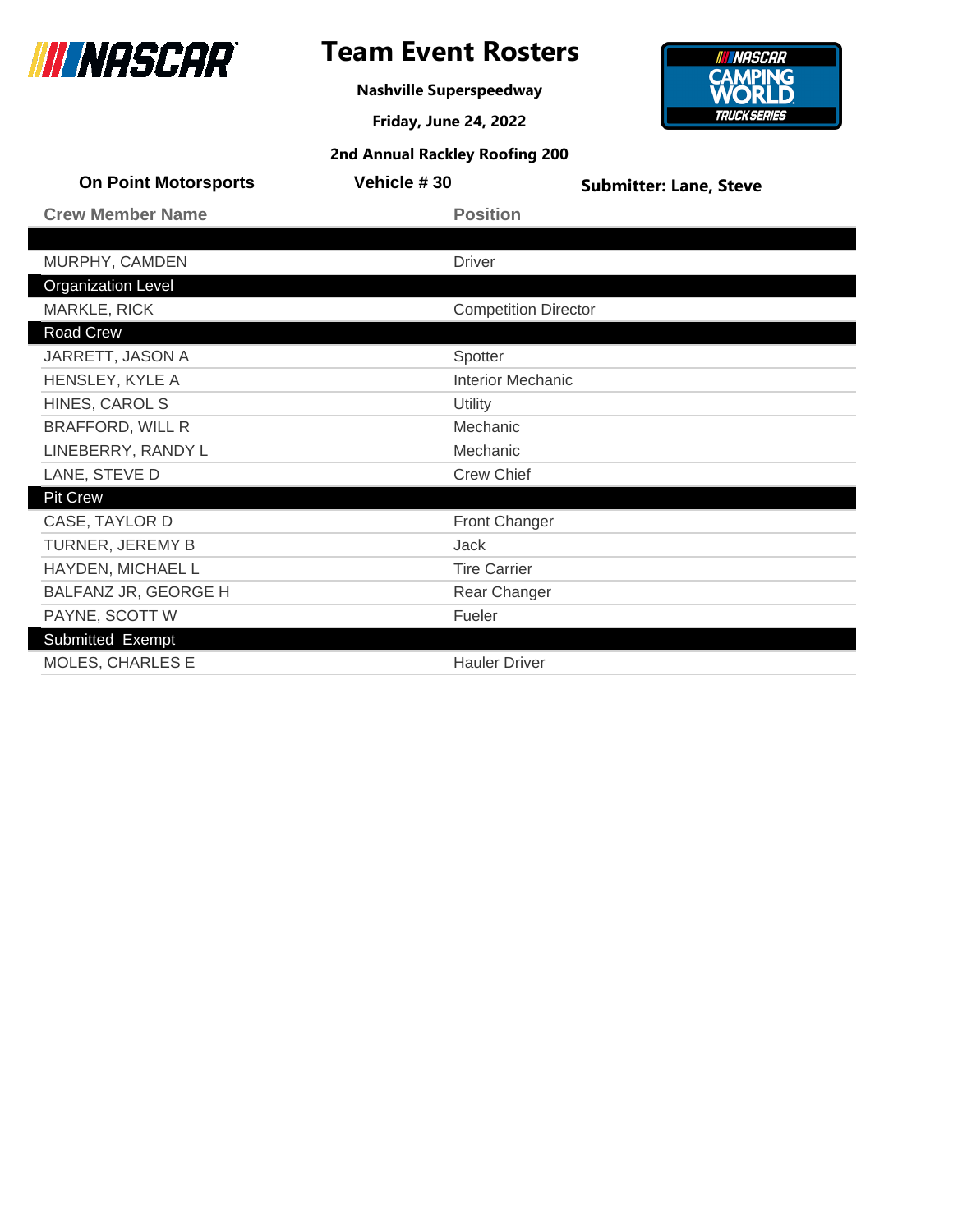

**Nashville Superspeedway**

**Friday, June 24, 2022**



| Vehicle #32            | <b>Submitter: Stambaugh, Tiffany</b> |
|------------------------|--------------------------------------|
| <b>Position</b>        |                                      |
|                        |                                      |
| <b>Driver</b>          |                                      |
|                        |                                      |
| <b>Truck Chief</b>     |                                      |
| Mechanic               |                                      |
| <b>Tire Technician</b> |                                      |
| Spotter                |                                      |
| <b>Crew Chief</b>      |                                      |
|                        |                                      |
| <b>Front Changer</b>   |                                      |
| Rear Changer           |                                      |
| <b>Tire Carrier</b>    |                                      |
| Jack                   |                                      |
| Fueler                 |                                      |
|                        |                                      |
| <b>Hauler Driver</b>   |                                      |
|                        |                                      |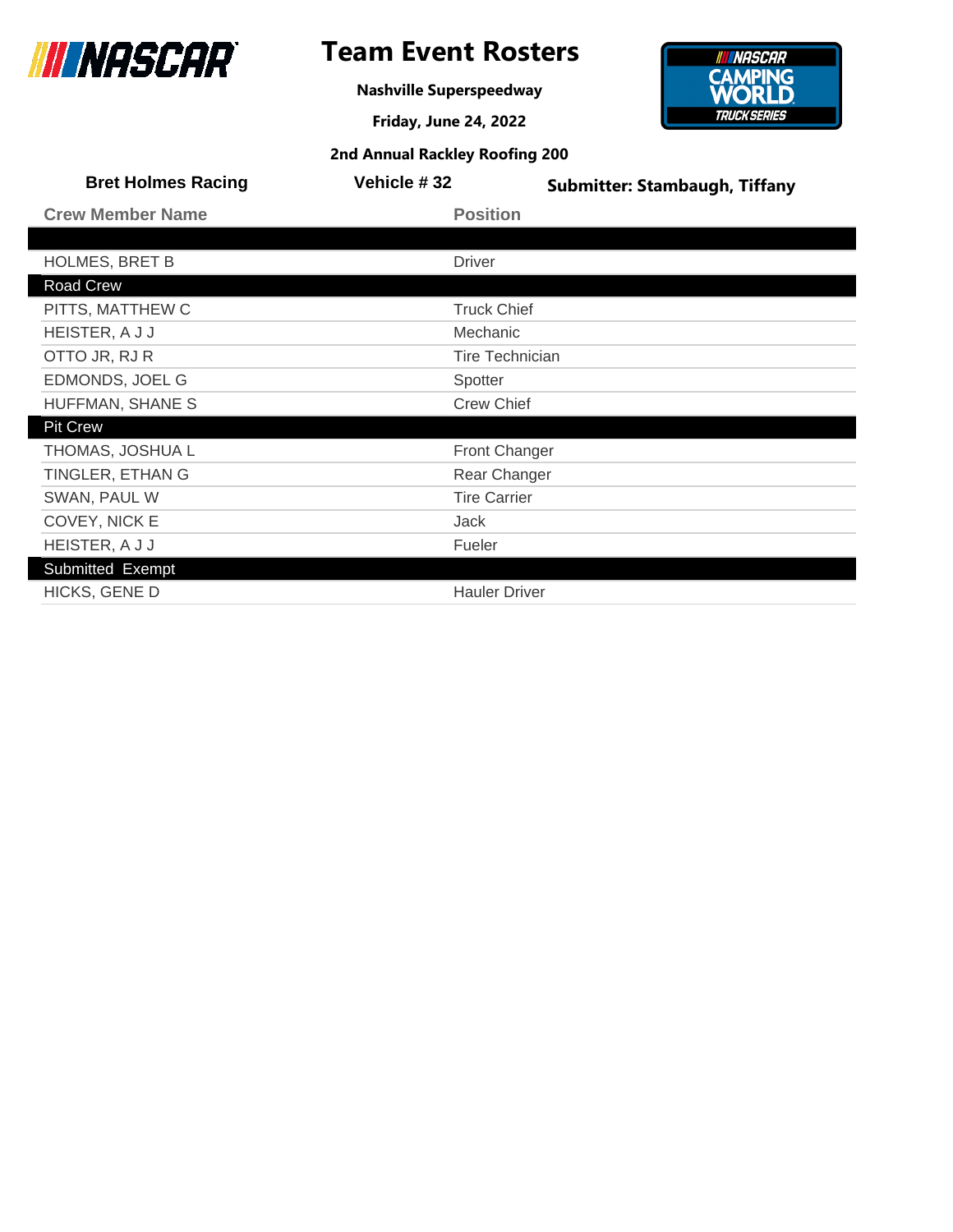

**Nashville Superspeedway**

**Friday, June 24, 2022**



| 2nd Annual Rackley Roofing 200 |  |  |  |
|--------------------------------|--|--|--|
|--------------------------------|--|--|--|

| <b>Reaume Brothers Racing</b> | Vehicle #33         | <b>Submitter: Alexander, Amir</b> |
|-------------------------------|---------------------|-----------------------------------|
| <b>Crew Member Name</b>       | <b>Position</b>     |                                   |
|                               |                     |                                   |
| HACKER, CHRIS m               | <b>Driver</b>       |                                   |
| <b>Organization Level</b>     |                     |                                   |
| ALEXANDER, AMIR               | <b>Team Manager</b> |                                   |
| Road Crew                     |                     |                                   |
| <b>BRADSHAW, RANDY</b>        | Spotter             |                                   |
| BITTNER, ZAKARY S             | Mechanic            |                                   |
| <b>HAMMACK, JOSEPH V</b>      | Mechanic            |                                   |
| BROWN, TEDDY L                | <b>Crew Chief</b>   |                                   |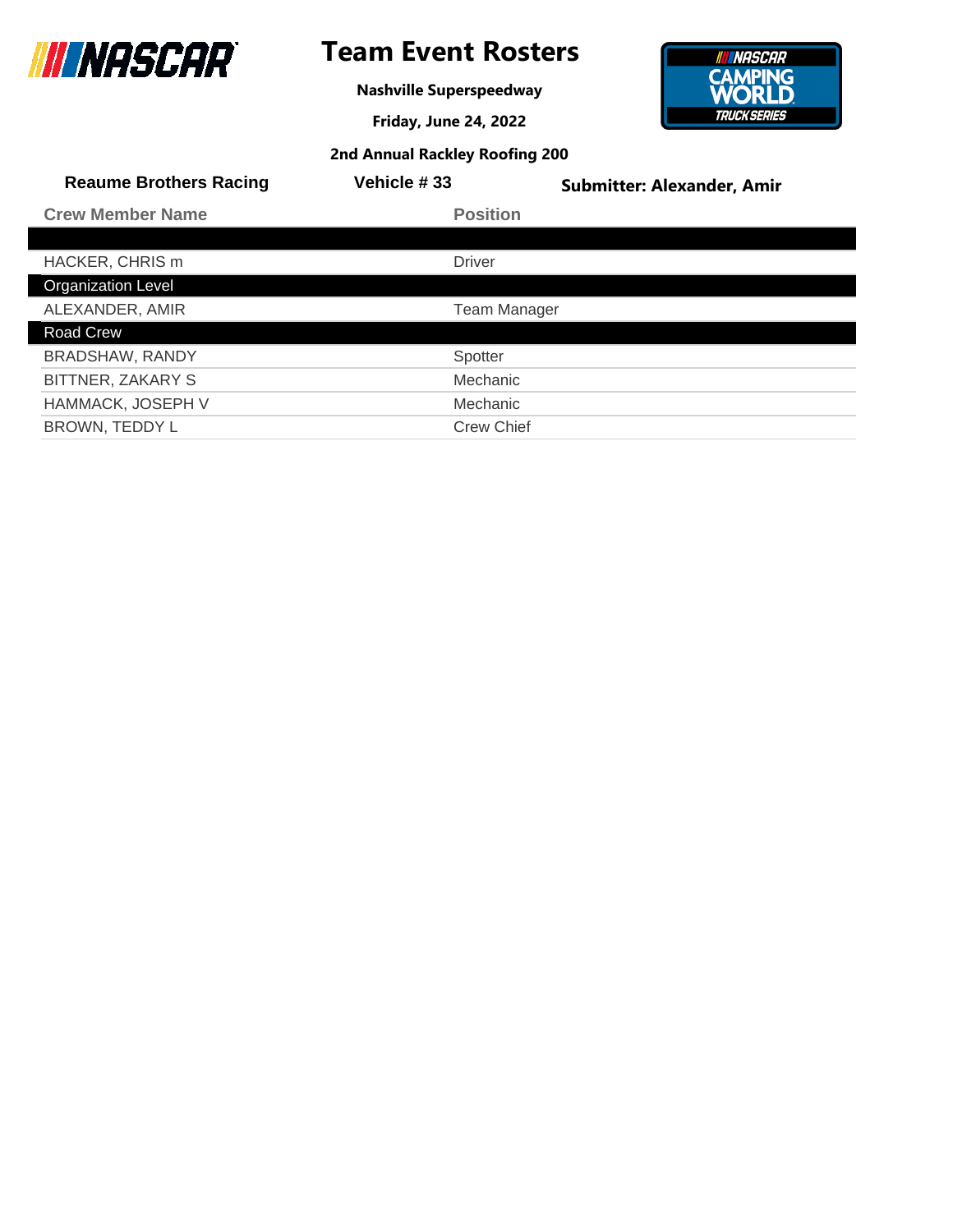

**Nashville Superspeedway**



| <b>Front Row Motorsports</b> | Vehicle #38              | <b>Submitter: Elder, Donna</b> |
|------------------------------|--------------------------|--------------------------------|
| <b>Crew Member Name</b>      | <b>Position</b>          |                                |
|                              |                          |                                |
| SMITH, ZANE M                | <b>Driver</b>            |                                |
| <b>Organization Level</b>    |                          |                                |
| CAPPELLO, DYLAN R            | Other -                  |                                |
| Road Crew                    |                          |                                |
| MOON, KYLE R                 | <b>Truck Chief</b>       |                                |
| SNIDER, EVAN M               | Mechanic                 |                                |
| MARES, BILL A                | <b>Interior Mechanic</b> |                                |
| WILLIAMS, JOSH T             | Spotter                  |                                |
| LAWSON, CHRIS W              | <b>Crew Chief</b>        |                                |
| <b>Pit Crew</b>              |                          |                                |
| <b>BONDS, DAKOTA W</b>       | Front Changer            |                                |
| WEBER, BEN I                 | Rear Changer             |                                |
| <b>CLAPPER, JUSTIN B</b>     | <b>Tire Carrier</b>      |                                |
| MCCORD, TYRIQ J              | Jack                     |                                |
| SMITH-TILLEY, DAVID R        | Fueler                   |                                |
| Submitted Exempt             |                          |                                |
| BERNIER, RANDY S             | <b>Hauler Driver</b>     |                                |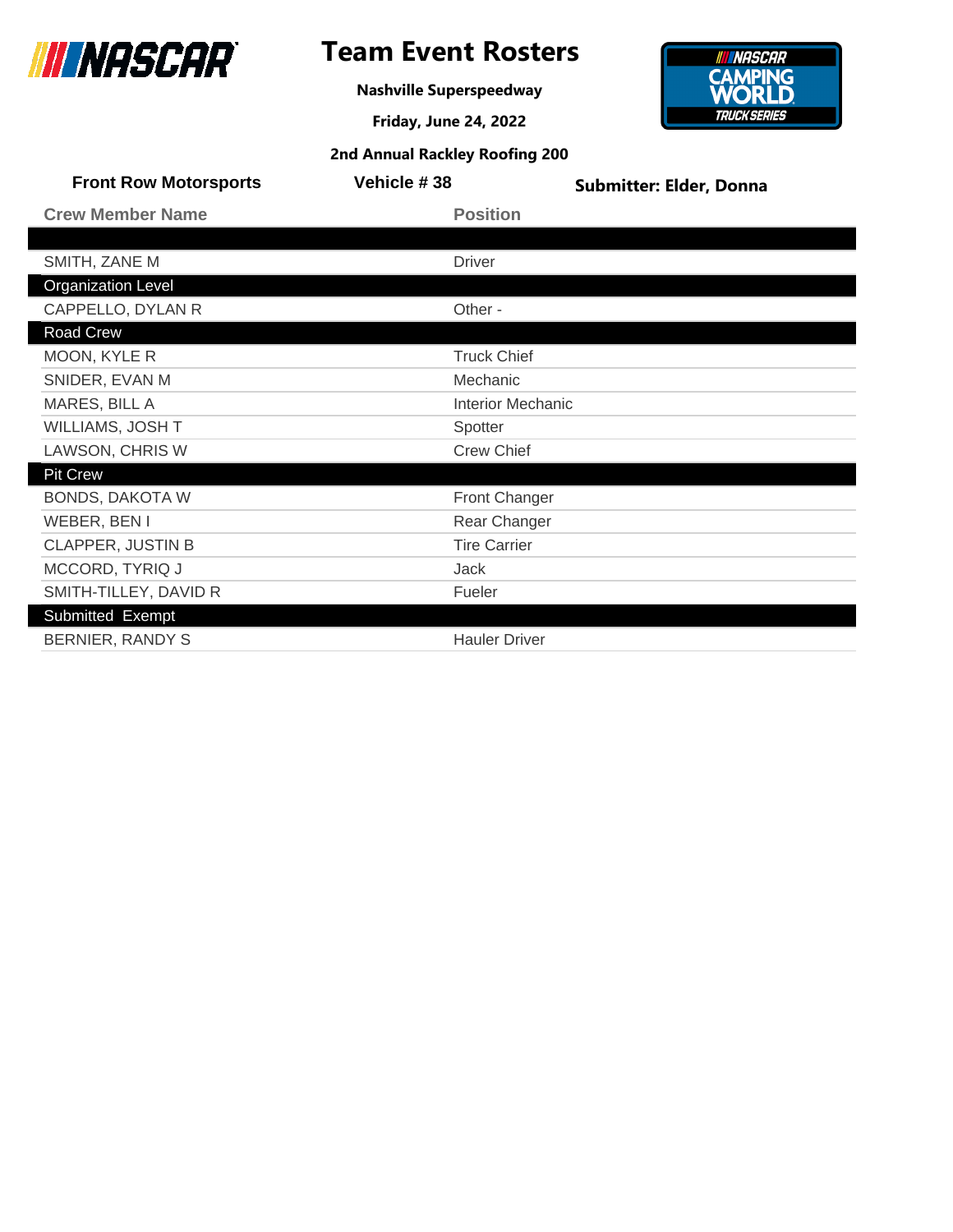

**Nashville Superspeedway**



| <b>Kyle Busch Motorsports</b> | Vehicle #4             | <b>Submitter: Gee, Andy</b> |
|-------------------------------|------------------------|-----------------------------|
| <b>Crew Member Name</b>       | <b>Position</b>        |                             |
|                               |                        |                             |
| NEMECHEK, JOHN HUNTER H       | <b>Driver</b>          |                             |
| Road Crew                     |                        |                             |
| HIRSCHMAN III, TONY           | Spotter                |                             |
| VILLENEUVE, JIMMY P           | <b>Truck Chief</b>     |                             |
| CHAFEE, TODD A                | <b>Tire Technician</b> |                             |
| ORTS, GARRETT A               | Mechanic               |                             |
| <b>BAVERY, DARIN R</b>        | Mechanic               |                             |
| PHILLIPS, ERIC P              | <b>Crew Chief</b>      |                             |
| <b>Pit Crew</b>               |                        |                             |
| POWER, KYLE J                 | Front Changer          |                             |
| LIND, JAKE A                  | Rear Changer           |                             |
| DONAGHY, BRAD T               | <b>Tire Carrier</b>    |                             |
| O'DELL, DAVID J               | Jack                   |                             |
| COOPER, WILLIAM J             | Fueler                 |                             |
| Submitted Exempt              |                        |                             |
| WHITMAN, BRYAN W              | <b>Hauler Driver</b>   |                             |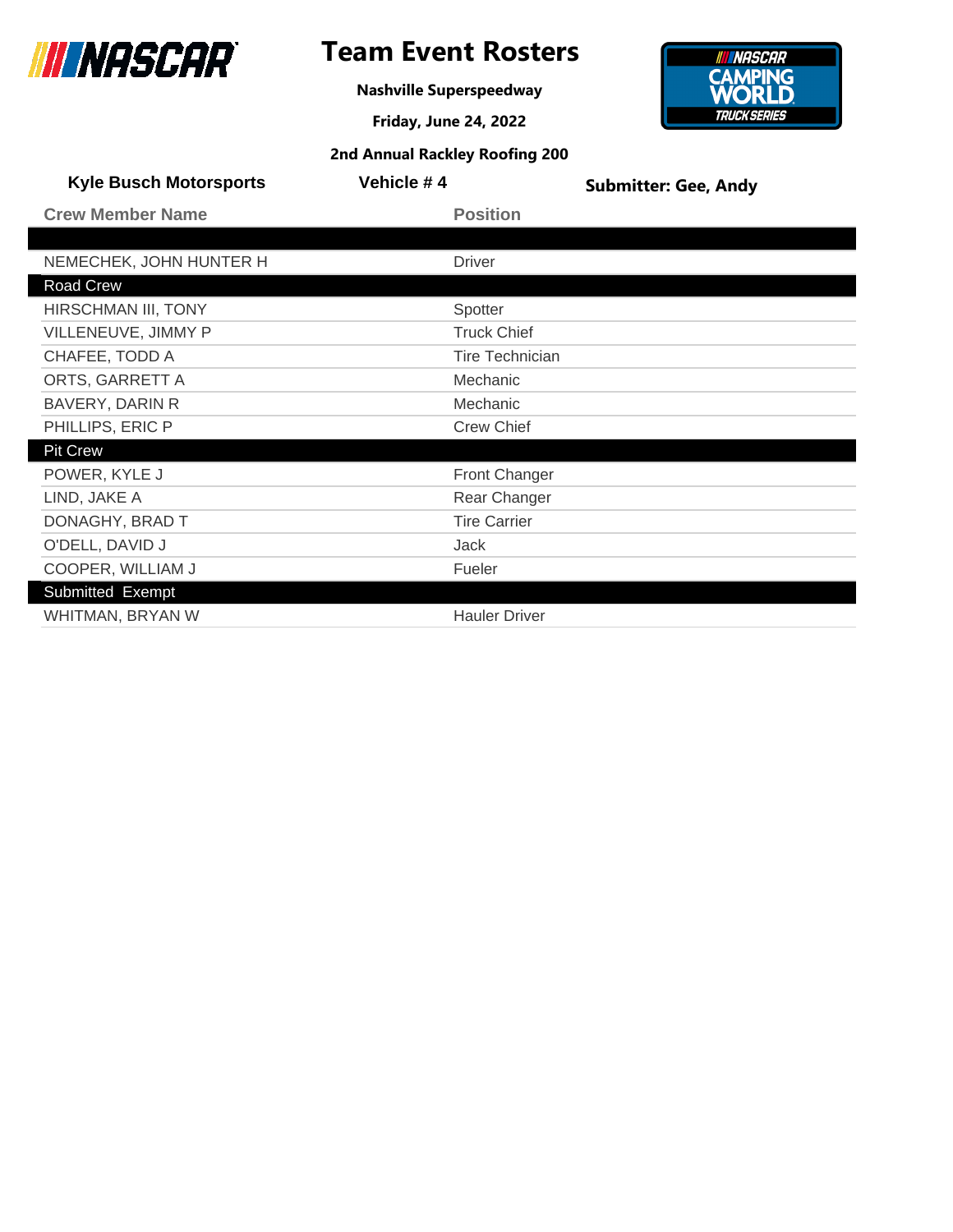

**Nashville Superspeedway**



| <b>Niece Motorsports</b>  | Vehicle #40                 | <b>Submitter: Efaw, Amanda</b> |
|---------------------------|-----------------------------|--------------------------------|
| <b>Crew Member Name</b>   | <b>Position</b>             |                                |
|                           |                             |                                |
| THOMPSON, DEAN K          | <b>Driver</b>               |                                |
| <b>Organization Level</b> |                             |                                |
| EFAW, CODY A              | <b>Competition Director</b> |                                |
| Road Crew                 |                             |                                |
| REEVES, STEVIE J          | Spotter                     |                                |
| ALLEN, CALEB J            | <b>Truck Chief</b>          |                                |
| <b>CHRIST, CHARLES R</b>  | Mechanic                    |                                |
| EFAW II, CHUCK A          | Mechanic                    |                                |
| ZUNK, EMILY L             | <b>Tire Technician</b>      |                                |
| LAX, JOE A                | <b>Crew Chief</b>           |                                |
| <b>Pit Crew</b>           |                             |                                |
| <b>BACH, DANIEL A</b>     | Front Changer               |                                |
| APPLEBY, JOSH A           | Jack                        |                                |
| KIMBROUGH, JEREMY D       | <b>Tire Carrier</b>         |                                |
| NEWSOME, JERICK K         | Rear Changer                |                                |
| CHRISTIE, JUSTIN D        | Fueler                      |                                |
| Submitted Exempt          |                             |                                |
| <b>IRVIN, ERIC J</b>      | <b>Hauler Driver</b>        |                                |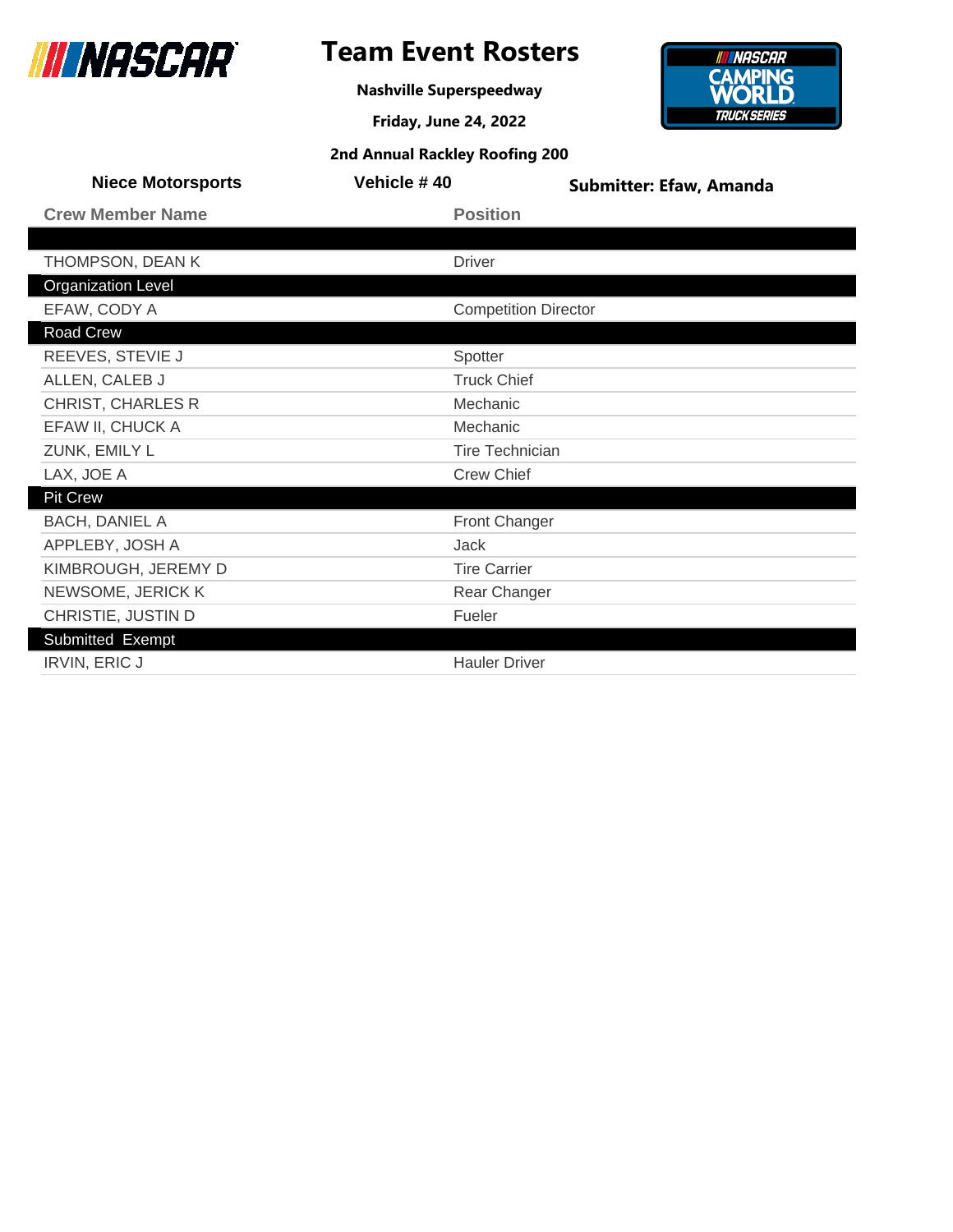

## **Team Event Rosters**

**Nashville Superspeedway**



| <b>Niece Motorsports</b>  | Vehicle #42                 | <b>Submitter: Efaw, Amanda</b> |
|---------------------------|-----------------------------|--------------------------------|
| <b>Crew Member Name</b>   | <b>Position</b>             |                                |
|                           |                             |                                |
| HOCEVAR, CARSON S         | <b>Driver</b>               |                                |
| <b>Organization Level</b> |                             |                                |
| EFAW, CODY A              | <b>Competition Director</b> |                                |
| Road Crew                 |                             |                                |
| <b>GREEN, TYLER S</b>     | Spotter                     |                                |
| PENAS, FRANCIS R          | <b>Truck Chief</b>          |                                |
| KEMPF, MATTHEW E          | Mechanic                    |                                |
| <b>GAJDORUS, COLE R</b>   | Mechanic                    |                                |
| <b>BOYLES, RICHARD C</b>  | <b>Tire Technician</b>      |                                |
| GOULD, PHIL A             | <b>Crew Chief</b>           |                                |
| <b>Pit Crew</b>           |                             |                                |
| JACOBSEN, JUSTIN A        | Front Changer               |                                |
| JANSSEN, MARK             | Jack                        |                                |
| DENIO, TRENT A            | <b>Tire Carrier</b>         |                                |
| LANDIS, RYAN M            | Rear Changer                |                                |
| KEMPF, MATTHEW E          | Fueler                      |                                |
| Submitted Exempt          |                             |                                |
| RICHARDSON, ADAM A        | <b>Hauler Driver</b>        |                                |
| STEELE, MICHAEL R         | <b>Hauler Driver</b>        |                                |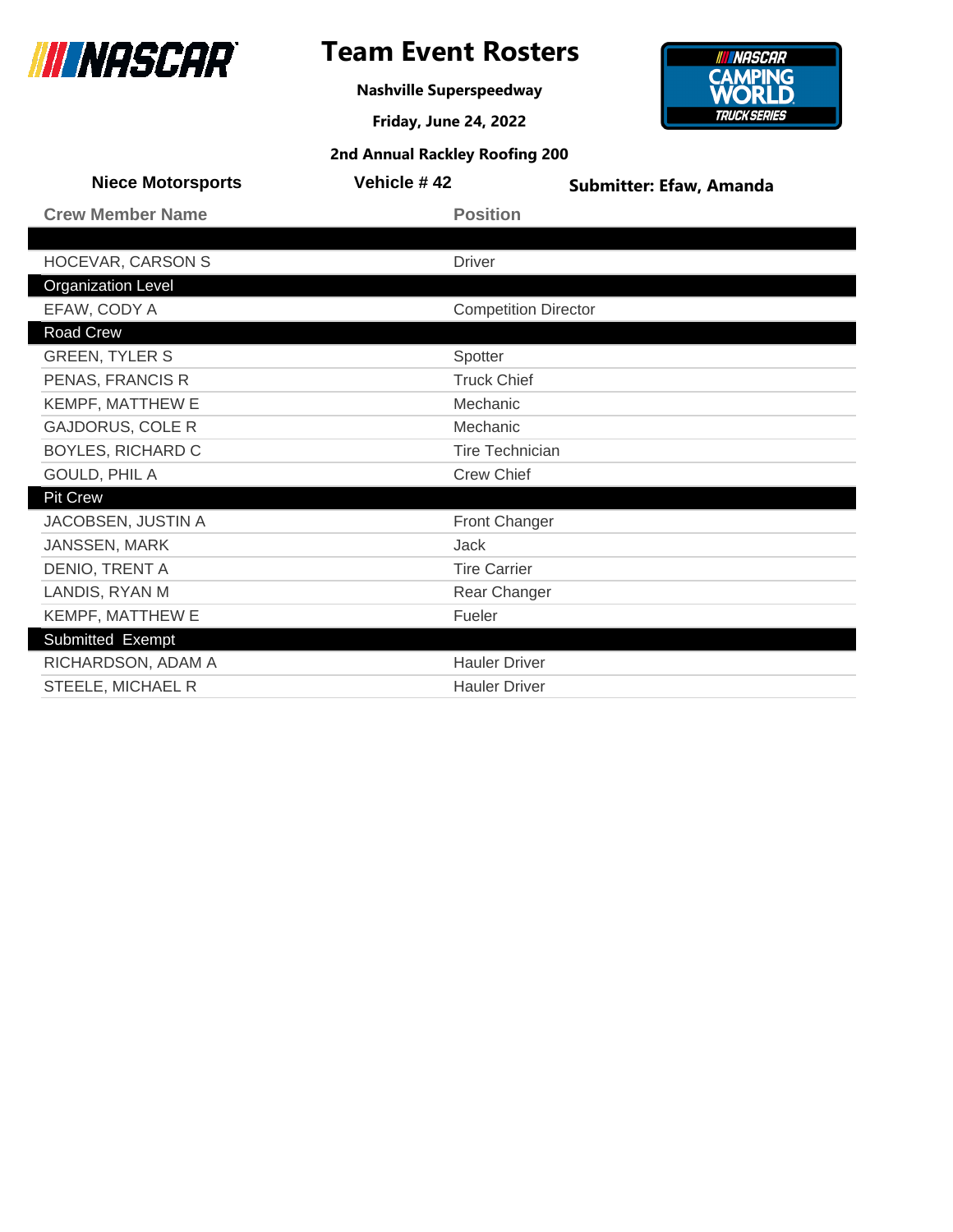

ı

## **Team Event Rosters**

**Nashville Superspeedway**

**Friday, June 24, 2022**



| 2nd Annual Rackley Roofing 200 |  |  |  |
|--------------------------------|--|--|--|
|--------------------------------|--|--|--|

| <b>Reaume Brothers Racing</b> | <b>Vehicle #43</b>  | <b>Submitter: Alexander, Amir</b> |
|-------------------------------|---------------------|-----------------------------------|
| <b>Crew Member Name</b>       | <b>Position</b>     |                                   |
|                               |                     |                                   |
| LEITZ, NICK A                 | <b>Driver</b>       |                                   |
| <b>Organization Level</b>     |                     |                                   |
| ALEXANDER, AMIR               | <b>Team Manager</b> |                                   |
| Road Crew                     |                     |                                   |
| MCGEE, KEITH E                | Spotter             |                                   |
| FOKIN, DEVIN A                | Mechanic            |                                   |
| KARPINSKI, JONAH M            | Mechanic            |                                   |
| <b>RAYL, GREGORY S</b>        | <b>Crew Chief</b>   |                                   |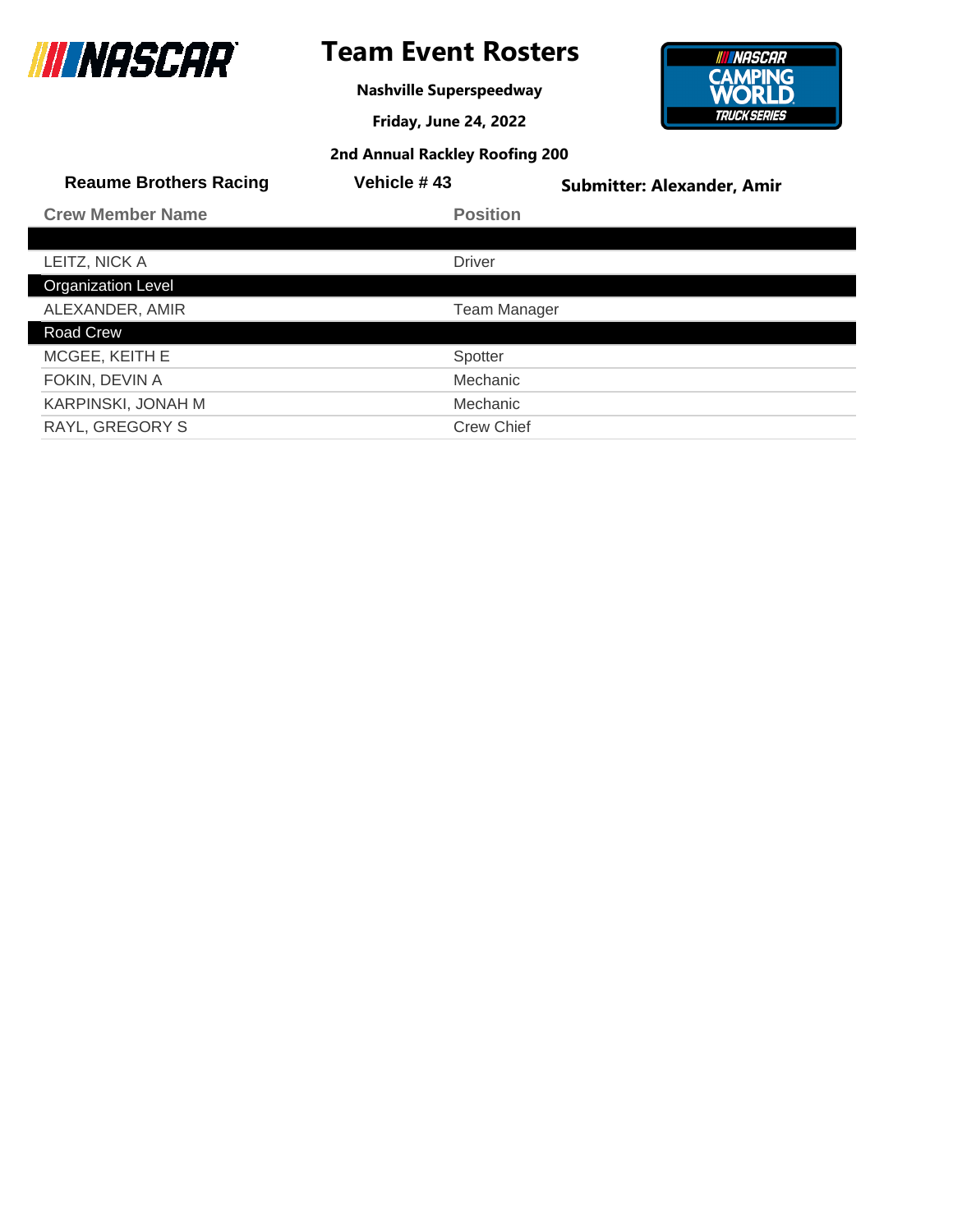

**Nashville Superspeedway**



| <b>Niece Motorsports</b>  | Vehicle #44                 | <b>Submitter: Efaw, Amanda</b> |
|---------------------------|-----------------------------|--------------------------------|
| <b>Crew Member Name</b>   | <b>Position</b>             |                                |
|                           |                             |                                |
| <b>WRIGHT, KRIS C</b>     | <b>Driver</b>               |                                |
| <b>Organization Level</b> |                             |                                |
| EFAW, CODY A              | <b>Competition Director</b> |                                |
| Road Crew                 |                             |                                |
| BOYD II, TAB A            | Spotter                     |                                |
| MAY, ROBBIE E             | <b>Truck Chief</b>          |                                |
| POLINSKI, LANDON P        | Engineer                    |                                |
| MAY, CODY                 | Mechanic                    |                                |
| <b>BRADEN, JORDY R</b>    | <b>Tire Technician</b>      |                                |
| ROGERS, WALLY E           | <b>Crew Chief</b>           |                                |
| <b>Pit Crew</b>           |                             |                                |
| HICKMAN, BLAKE F          | Front Changer               |                                |
| KING, COREY D             | <b>Jack</b>                 |                                |
| LEACH, KENNETH A          | <b>Tire Carrier</b>         |                                |
| <b>BRADEN, JORDY R</b>    | Rear Changer                |                                |
| <b>BOND, CHARLES A</b>    | Fueler                      |                                |
| Submitted Exempt          |                             |                                |
| MORRIS, IVAN E            | <b>Hauler Driver</b>        |                                |
| FINNEY, TOM R             | <b>Hauler Driver</b>        |                                |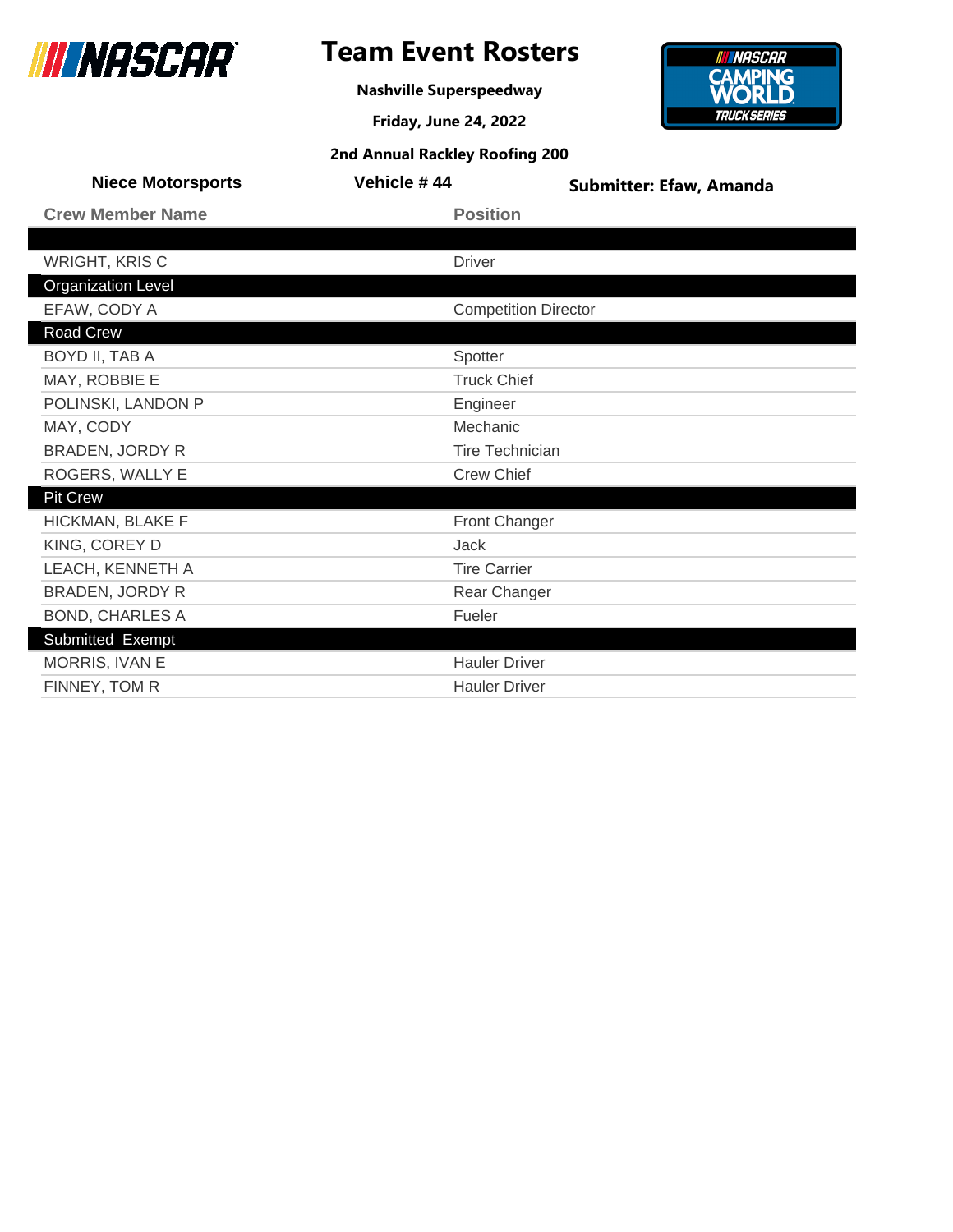

## **Team Event Rosters**

**Nashville Superspeedway**



| <b>Niece Motorsports</b>  | Vehicle #45                 | <b>Submitter: Efaw, Amanda</b> |
|---------------------------|-----------------------------|--------------------------------|
| <b>Crew Member Name</b>   | <b>Position</b>             |                                |
|                           |                             |                                |
| ALAN, LAWLESS             | <b>Driver</b>               |                                |
| <b>Organization Level</b> |                             |                                |
| EFAW, CODY A              | <b>Competition Director</b> |                                |
| Road Crew                 |                             |                                |
| CAMPBELL, JOE A           | Spotter                     |                                |
| HUTCHINS JR, DAVID A      | <b>Truck Chief</b>          |                                |
| DEMAREST, MELISSA M       | Engineer                    |                                |
| DOLLARHIDE, CARSON R      | Mechanic                    |                                |
| PARRISH, BRAXTON          | <b>Tire Technician</b>      |                                |
| FRALEY, DARREN E          | <b>Crew Chief</b>           |                                |
| <b>Pit Crew</b>           |                             |                                |
| <b>BARNES, DARRYL G</b>   | Front Changer               |                                |
| CARNEY, JABARI K          | <b>Jack</b>                 |                                |
| WILSON, ALVIN R           | <b>Tire Carrier</b>         |                                |
| ATKINS, DANIEL J          | Rear Changer                |                                |
| HADLEY, LANDON            | Fueler                      |                                |
| Submitted Exempt          |                             |                                |
| ANDERSON, JAMES A         | <b>Hauler Driver</b>        |                                |
| EAGLE, KEVIN K            | <b>Hauler Driver</b>        |                                |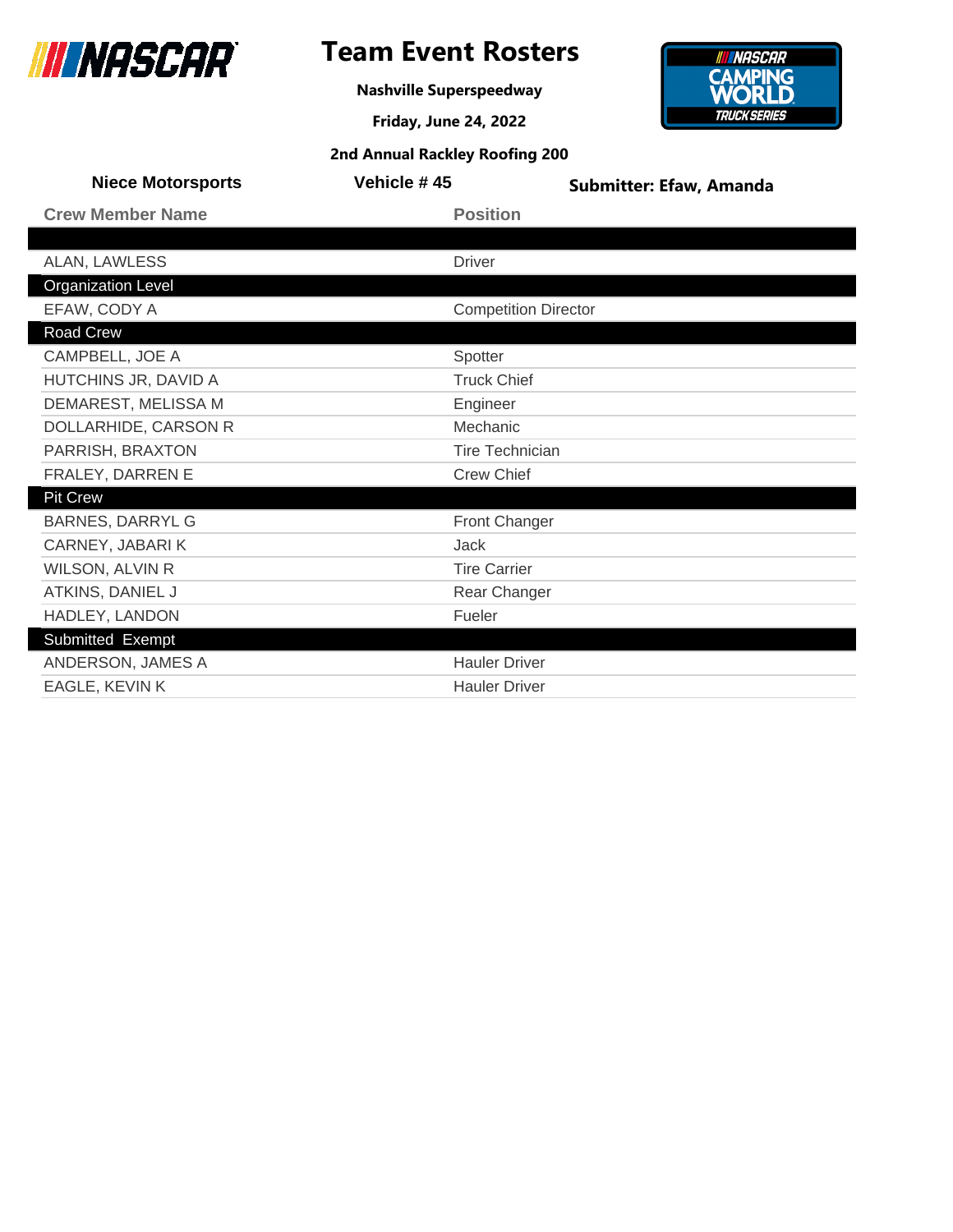

**Nashville Superspeedway**

**Friday, June 24, 2022**



| <b>Kyle Busch Motorsports</b> | Vehicle #51            | <b>Submitter: Gee, Andy</b> |
|-------------------------------|------------------------|-----------------------------|
| <b>Crew Member Name</b>       | <b>Position</b>        |                             |
|                               |                        |                             |
| HEIM, COREY D                 | <b>Driver</b>          |                             |
| Road Crew                     |                        |                             |
| KNEELAND, DEREK J             | Spotter                |                             |
| <b>MARTIN, PATRICK D</b>      | <b>Truck Chief</b>     |                             |
| <b>MOERMOND, MATT N</b>       | Engineer               |                             |
| MILLER, FERMAN S              | Mechanic               |                             |
| STEVENS, KYLE E               | <b>Tire Technician</b> |                             |
| LINDLEY, MARDY K              | <b>Crew Chief</b>      |                             |
| <b>Pit Crew</b>               |                        |                             |
| UPHOFF, KALE E                | <b>Front Changer</b>   |                             |
| OGLES, DWAYNE D               | Rear Changer           |                             |
| VASIL, JOE P                  | <b>Tire Carrier</b>    |                             |
| LEWIS, ADAM N                 | <b>Jack</b>            |                             |
| MOORE, PEYTON D               | Fueler                 |                             |
| Submitted Exempt              |                        |                             |
| JELLEN, PETER A               | <b>Hauler Driver</b>   |                             |
| <b>CRAGG, JAMES M</b>         | <b>Hauler Driver</b>   |                             |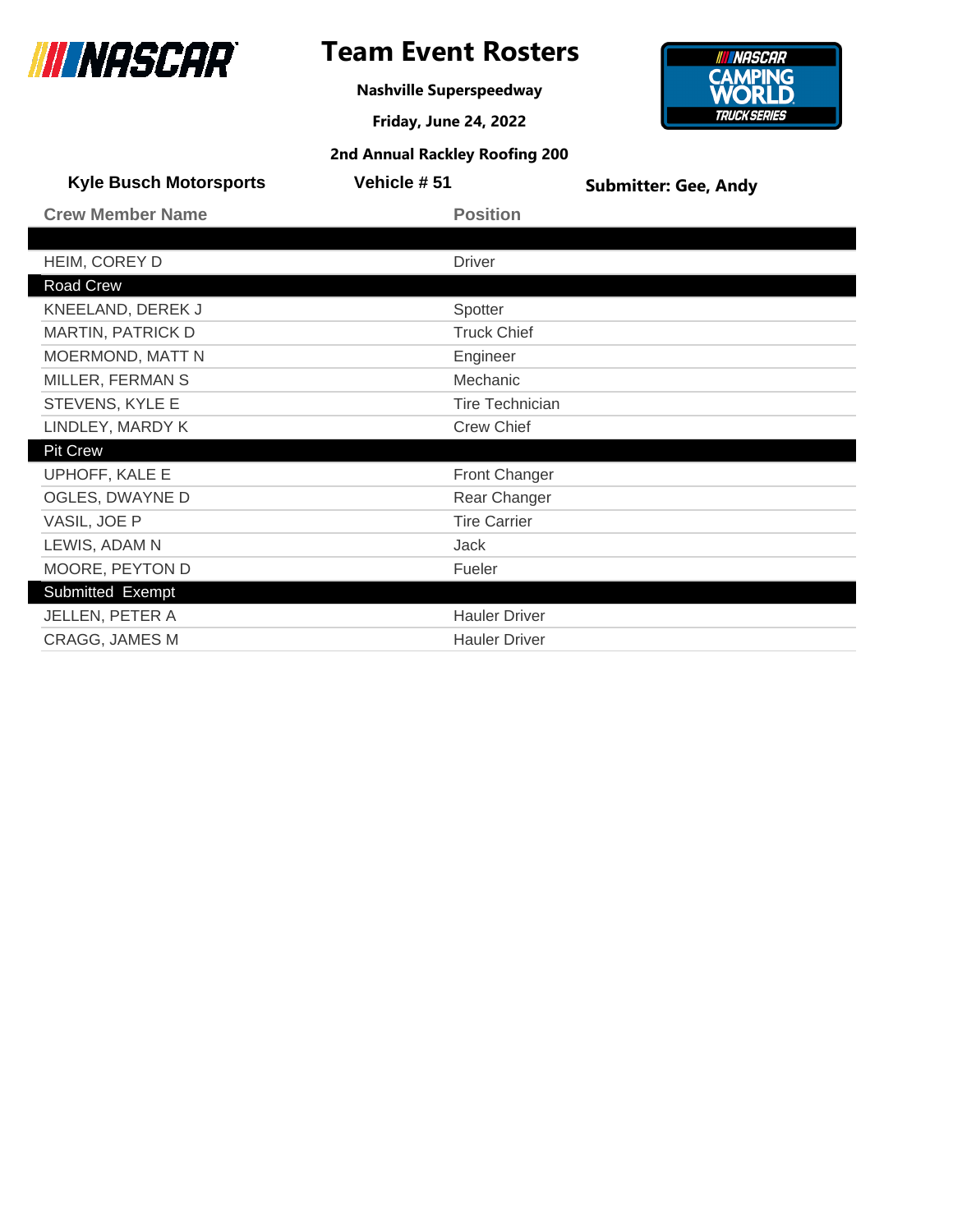

**Nashville Superspeedway**



| <b>Halmar Friesen Racing</b> | Vehicle #52        | <b>Submitter: Baldwin, Beth</b> |
|------------------------------|--------------------|---------------------------------|
| <b>Crew Member Name</b>      | <b>Position</b>    |                                 |
|                              |                    |                                 |
| FRIESEN, STEWART J           | <b>Driver</b>      |                                 |
| <b>Road Crew</b>             |                    |                                 |
| CARELLI, RICK D              | Spotter            |                                 |
| STEWART, JONATHAN G          | Engineer           |                                 |
| <b>BARR, BRANDON J</b>       | <b>Truck Chief</b> |                                 |
| <b>HEILBRUN, BOB M</b>       | Mechanic           |                                 |

| WHITE, KEVIN B      | <b>Tire Technician</b> |
|---------------------|------------------------|
| LEONARD, JON R      | <b>Crew Chief</b>      |
| <b>Pit Crew</b>     |                        |
| BELL, TJ J          | <b>Tire Carrier</b>    |
| HUSSEY, IRA JO      | Front Changer          |
| ZIMA, CHRIS M       | Jack                   |
| JOHNSON, MICHAEL T  | Rear Changer           |
| <b>WULF, MARC A</b> | Fueler                 |
| Submitted Exempt    |                        |
| SAMPSON, CHARLES A  | <b>Hauler Driver</b>   |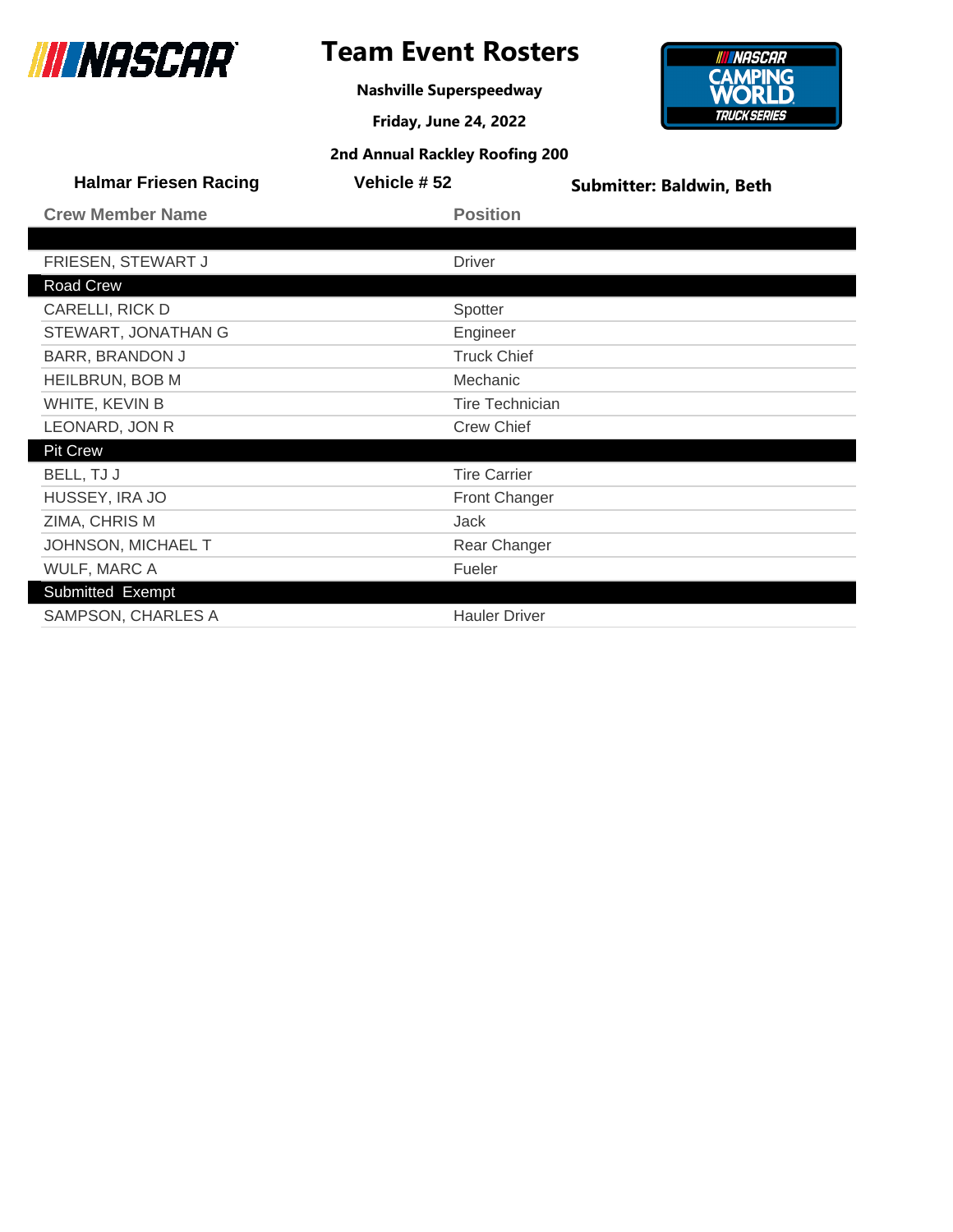

**Nashville Superspeedway**

**Friday, June 24, 2022**



| <b>Hill Motorsports</b>  | Vehicle #56               | <b>Submitter: Hill, Timmy</b> |
|--------------------------|---------------------------|-------------------------------|
| <b>Crew Member Name</b>  | <b>Position</b>           |                               |
|                          |                           |                               |
| HILL, TIMMY G            | <b>Driver</b>             |                               |
| Road Crew                |                           |                               |
| <b>COLEMAN, JAMES R</b>  | Spotter                   |                               |
| ELMORE, TERRY L          | <b>Truck Chief</b>        |                               |
| HILL, TYLER              | <b>Chassis Specialist</b> |                               |
| ELY, GREG S              | <b>Crew Chief</b>         |                               |
| <b>Pit Crew</b>          |                           |                               |
| DONOVAN, WARREN T        | <b>Tire Carrier</b>       |                               |
| WIEDENHOEFT, TYLER D     | Fueler                    |                               |
| SPRUILL, JUSTIN D        | <b>Front Changer</b>      |                               |
| MORAWSKI, MICHAEL A      | Rear Changer              |                               |
| Submitted Exempt         |                           |                               |
| <b>CLAYTON, THOMAS R</b> | <b>Hauler Driver</b>      |                               |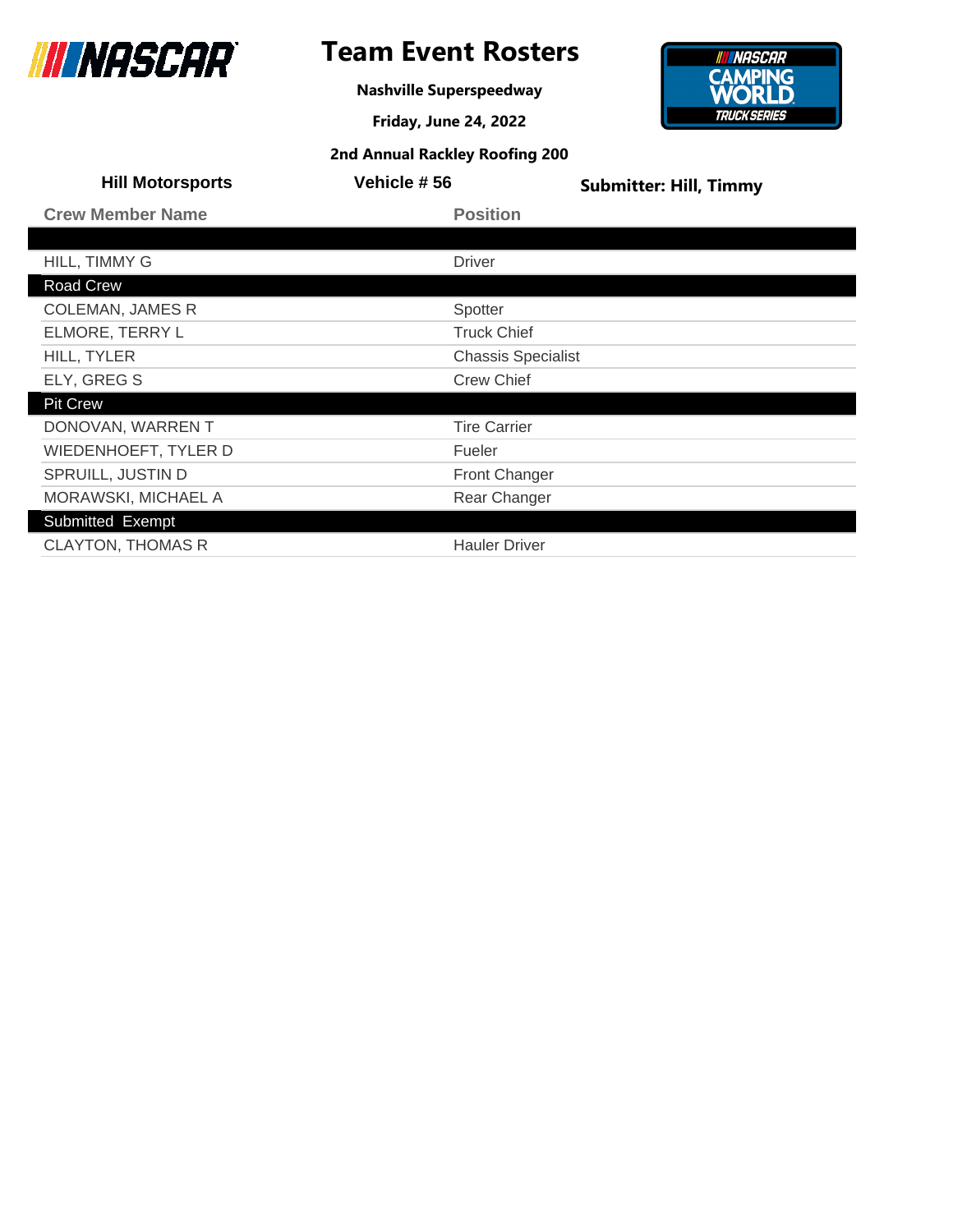

**Nashville Superspeedway**



| <b>Hattori Racing Enterprises</b> | Vehicle #61               | Submitter: Weinrich, Josh       |  |
|-----------------------------------|---------------------------|---------------------------------|--|
| <b>Crew Member Name</b>           |                           | <b>Position</b>                 |  |
|                                   |                           |                                 |  |
| PURDY, CHASE R                    |                           | <b>Driver</b>                   |  |
| <b>Organization Level</b>         |                           |                                 |  |
| LEWIS, JOSHUA T                   |                           | Other - Director of Engineering |  |
| Road Crew                         |                           |                                 |  |
| BENESCH, BRANDON J                |                           | Spotter                         |  |
| STONE, GEORGE G                   |                           | <b>Truck Chief</b>              |  |
| DIEHL, ANDREW                     |                           | <b>Tire Technician</b>          |  |
| DANIEL, MICHAEL B                 | <b>Front End Mechanic</b> |                                 |  |
| PURDY, ZACH A                     | Underneath Mechanic       |                                 |  |
| LUCAS, MATTHEW D                  |                           | <b>Crew Chief</b>               |  |
| <b>Pit Crew</b>                   |                           |                                 |  |
| NELSON, JACOB H                   |                           | <b>Front Changer</b>            |  |
| PLANK, CHARLES G                  |                           | <b>Tire Carrier</b>             |  |
| MCFADDEN, MARSHALL M              |                           | <b>Jack</b>                     |  |
| <b>BROWNE, CHARLES</b>            |                           | Rear Changer                    |  |
| RUDANOVIC, MILAN K                |                           | Fueler                          |  |
| Submitted Exempt                  |                           |                                 |  |
| USREY, MICHAEL W                  |                           | <b>Hauler Driver</b>            |  |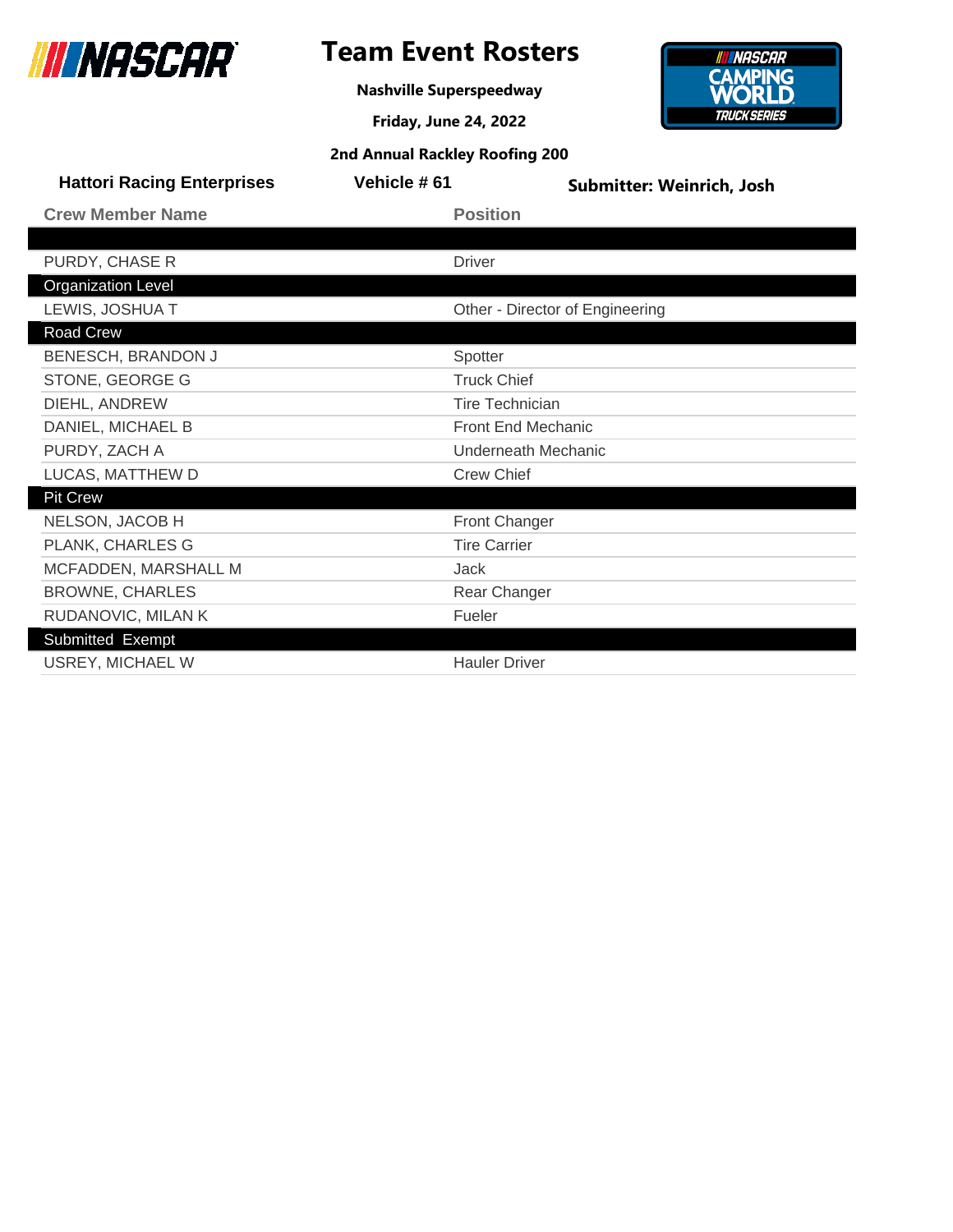

**Nashville Superspeedway**

**Friday, June 24, 2022 2nd Annual Rackley Roofing 200**



| <b>Halmar Friesen Racing</b> | Vehicle #62            | <b>Submitter: Baldwin, Beth</b> |
|------------------------------|------------------------|---------------------------------|
| <b>Crew Member Name</b>      | <b>Position</b>        |                                 |
|                              |                        |                                 |
| BODINE, TODD M               | <b>Driver</b>          |                                 |
| Road Crew                    |                        |                                 |
| KITCHENS, JIMMY L            | Spotter                |                                 |
| NEAD, GENE E                 | Engineer               |                                 |
| WARD, DAVID D                | Tuner                  |                                 |
| <b>CURTIS, MICHAEL E</b>     | Mechanic               |                                 |
| PEARSON, EDDIE T             | <b>Tire Technician</b> |                                 |
| <b>BRUCE III, TRIP H</b>     | <b>Crew Chief</b>      |                                 |
| <b>Pit Crew</b>              |                        |                                 |
| STEELE, PAUL R               | Jack                   |                                 |
| <b>EVERETT, CHRIS M</b>      | <b>Tire Carrier</b>    |                                 |
| <b>CRAVENS, CLAYTON E</b>    | Rear Changer           |                                 |
| PEREZ HERNANDEZ, SAUL        | <b>Front Changer</b>   |                                 |
| WHITE, CORY D                | Fueler                 |                                 |
| Submitted Exempt             |                        |                                 |
| <b>BRIGHTBILL, KEITH A</b>   | <b>Hauler Driver</b>   |                                 |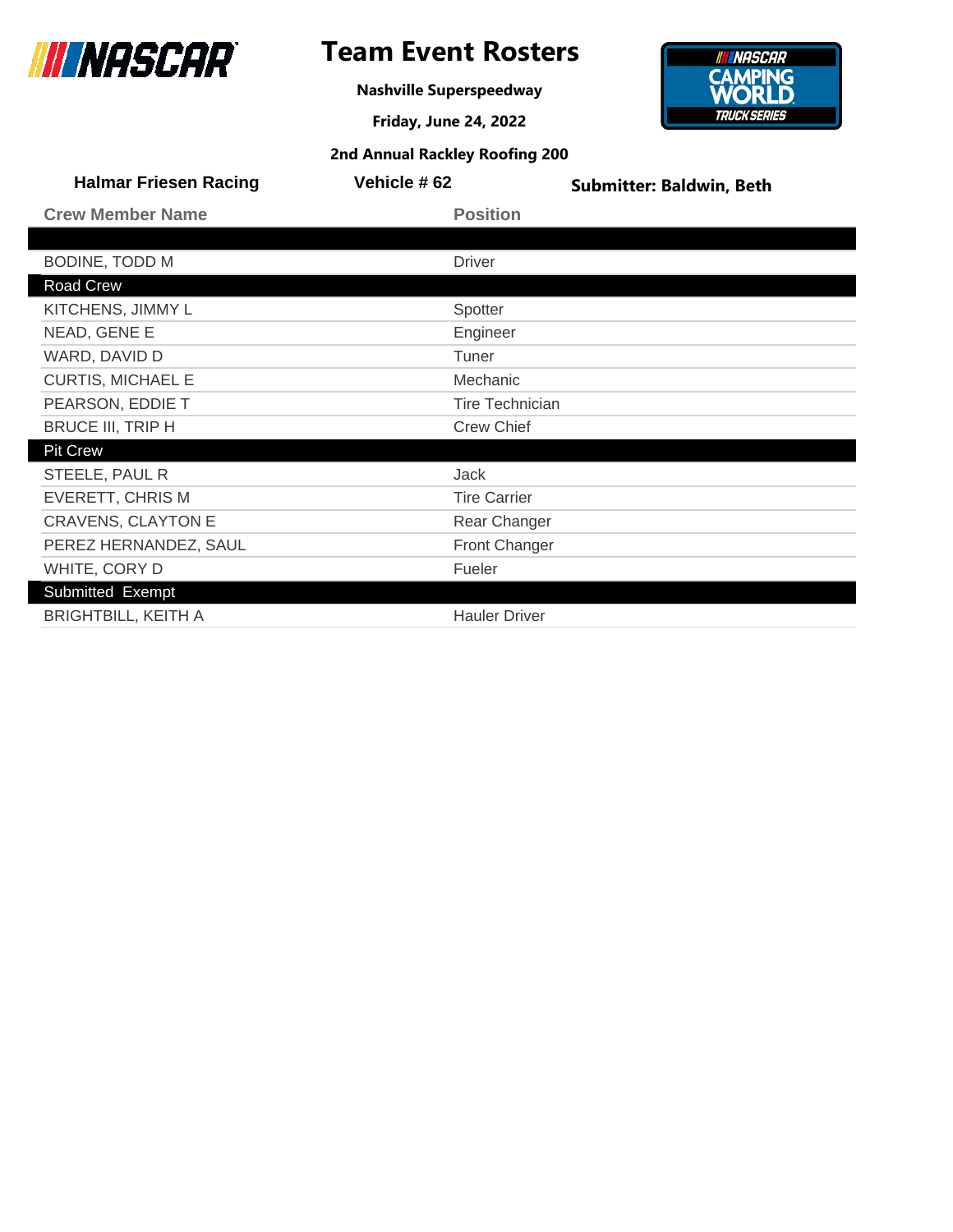

**Nashville Superspeedway**



| <b>ThorSport Racing</b>     | Vehicle #66            | <b>Submitter: Pepper, David</b> |  |
|-----------------------------|------------------------|---------------------------------|--|
| <b>Crew Member Name</b>     | <b>Position</b>        |                                 |  |
|                             |                        |                                 |  |
| MAJESKI, TY B               | <b>Driver</b>          |                                 |  |
| <b>Organization Level</b>   |                        |                                 |  |
| PEPPER, DAVID N             | <b>Team Manager</b>    |                                 |  |
| Road Crew                   |                        |                                 |  |
| SHULLICK, TYLER S           | <b>Truck Chief</b>     |                                 |  |
| SMITH, MICHAEL J            | Mechanic               |                                 |  |
| <b>BUDISELIC, MICHAEL S</b> | Mechanic               |                                 |  |
| CASKEY, JORDAN J            | <b>Tire Technician</b> |                                 |  |
| LINES, BRANDEN L            | Spotter                |                                 |  |
| SHEAR JR, JOE D             | <b>Crew Chief</b>      |                                 |  |
| <b>Pit Crew</b>             |                        |                                 |  |
| ZUNK, RYAN L                | Front Changer          |                                 |  |
| DIAZ, RAPHAEL R             | Rear Changer           |                                 |  |
| SANCHELLI, BRETT A          | <b>Tire Carrier</b>    |                                 |  |
| MOSER, DYLAN D              | Jack                   |                                 |  |
| MARTIN, JOSHUA A            | Fueler                 |                                 |  |
| Submitted Exempt            |                        |                                 |  |
| ENGLE, CHASE                | <b>Hauler Driver</b>   |                                 |  |
| ALSDORF, RYAN J             | <b>Hauler Driver</b>   |                                 |  |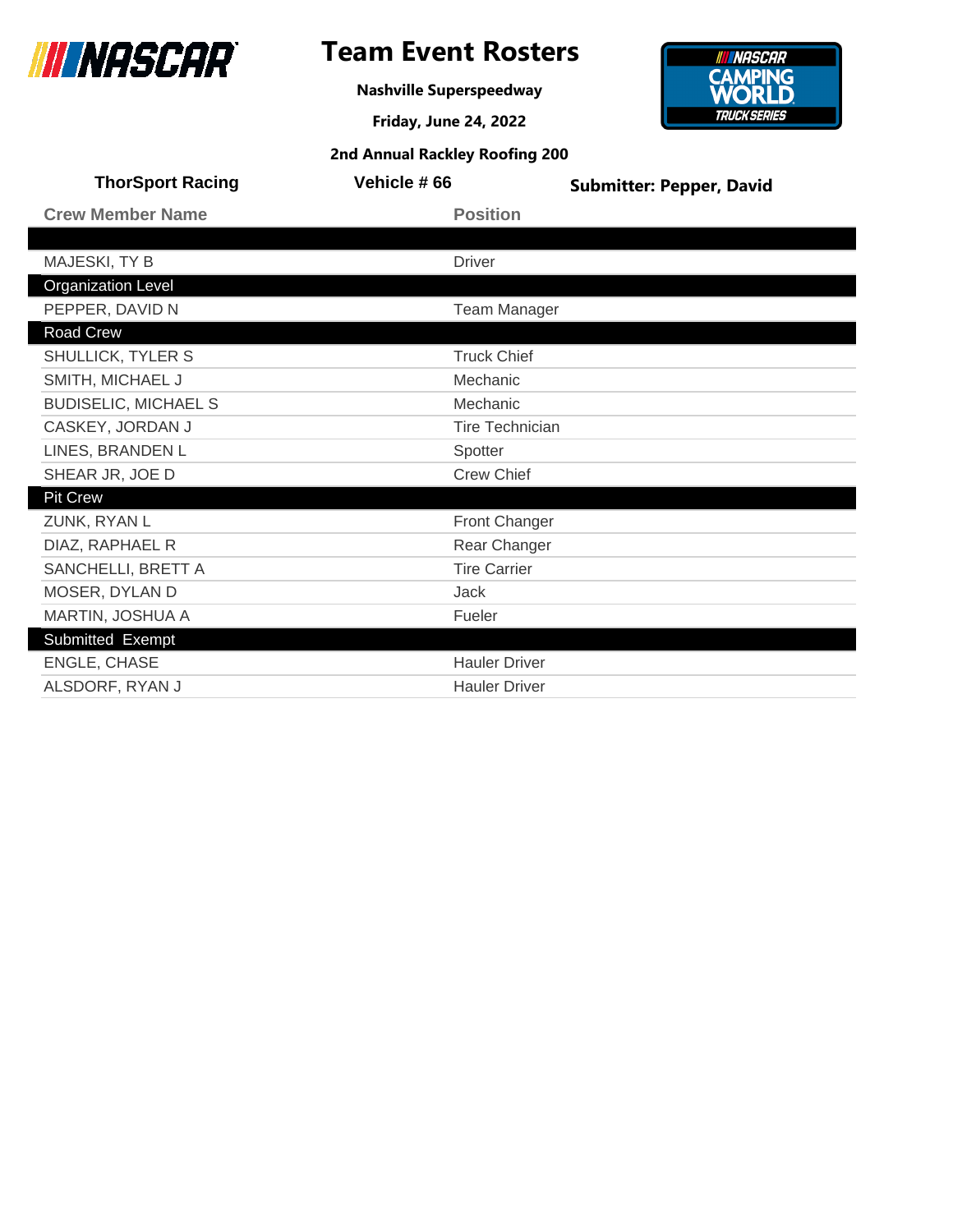

## **Team Event Rosters**

**Nashville Superspeedway**

**Friday, June 24, 2022**



| <b>2nd Annual Rackley Roofing 200</b> |  |  |  |
|---------------------------------------|--|--|--|
|---------------------------------------|--|--|--|

| <b>Henderson Motorsports</b> | Vehicle #75         | Submitter: Henderson - Creasy, Debbie |  |
|------------------------------|---------------------|---------------------------------------|--|
| <b>Crew Member Name</b>      |                     | <b>Position</b>                       |  |
|                              |                     |                                       |  |
| KLIGERMAN, PARKER L          | <b>Driver</b>       |                                       |  |
| <b>Organization Level</b>    |                     |                                       |  |
| WYATT, BILLY G               | Other -             |                                       |  |
| Road Crew                    |                     |                                       |  |
| MCREYNOLDS, BRANDON B        | Spotter             |                                       |  |
| TUELL, PHILLIP W             |                     | <b>Tire Technician</b>                |  |
| <b>CLAVETTE, TOM P</b>       | <b>Truck Chief</b>  |                                       |  |
| BREWER, PAT W                | Mechanic            |                                       |  |
| SILVER, HEATH H              | Mechanic            |                                       |  |
| <b>CARRIER, CHRISL</b>       | <b>Crew Chief</b>   |                                       |  |
| <b>Pit Crew</b>              |                     |                                       |  |
| <b>BISHOP, JAMIE C</b>       | Fueler              |                                       |  |
| MULDER, RYAN P               |                     | Front Changer                         |  |
| COTTEN, SEAN F               | Jack                |                                       |  |
| WHITE, TREVOR                | Rear Changer        |                                       |  |
| <b>BULLARD, TYLER J</b>      | <b>Tire Carrier</b> |                                       |  |
| Submitted Exempt             |                     |                                       |  |
| LIGHT, ALLENG                |                     | <b>Hauler Driver</b>                  |  |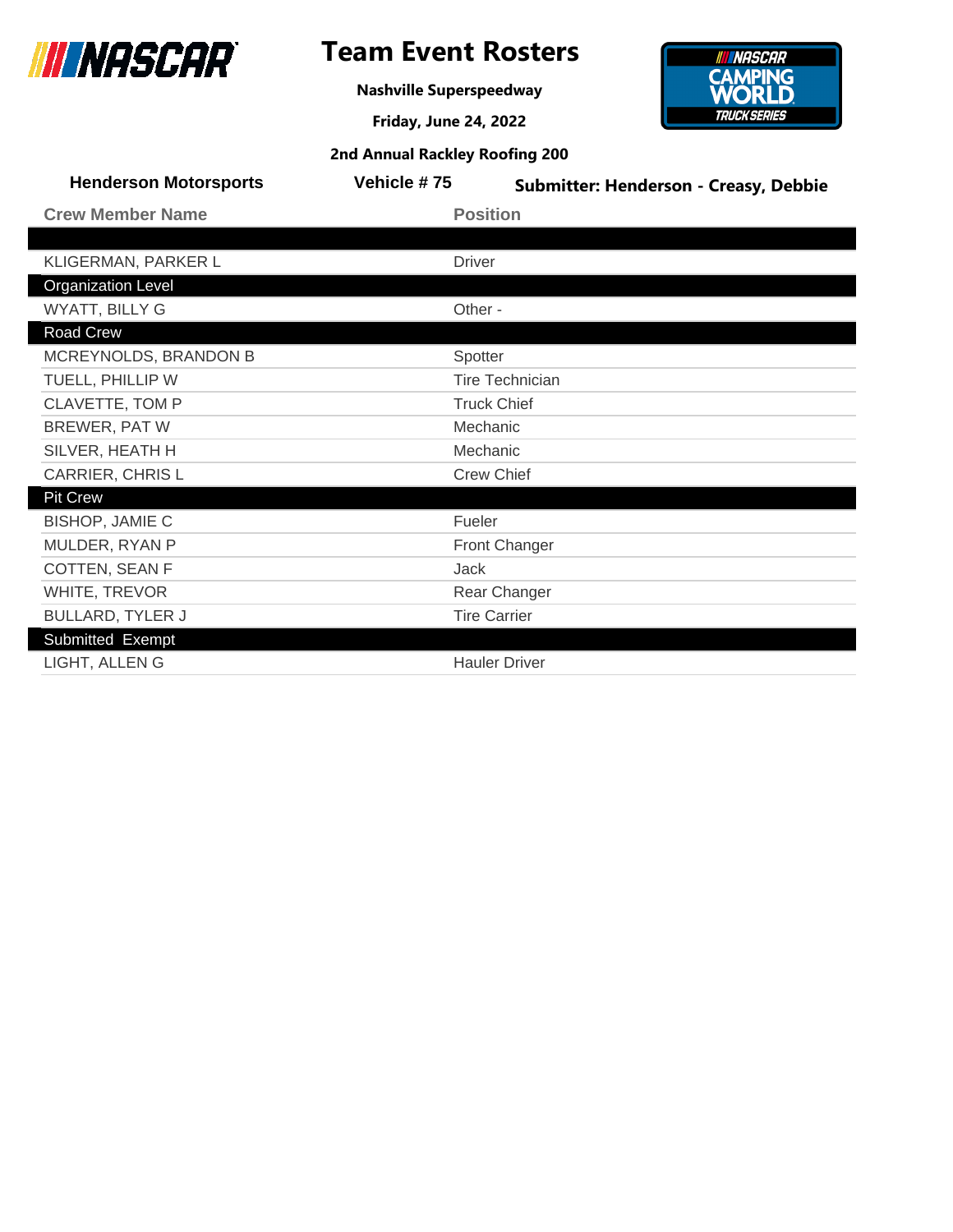

**Nashville Superspeedway**



| <b>ThorSport Racing</b>   | Vehicle #88            | <b>Submitter: Pepper, David</b> |
|---------------------------|------------------------|---------------------------------|
| <b>Crew Member Name</b>   | <b>Position</b>        |                                 |
|                           |                        |                                 |
| <b>CRAFTON, MATT J</b>    | <b>Driver</b>          |                                 |
| <b>Organization Level</b> |                        |                                 |
| PEPPER, DAVID N           | <b>Team Manager</b>    |                                 |
| Road Crew                 |                        |                                 |
| HANKISH, JOSH S           | <b>Truck Chief</b>     |                                 |
| KONTOS, TYLER C           | Mechanic               |                                 |
| ALLEN, SPENCER H          | Mechanic               |                                 |
| ROCK, CHRIS J             | <b>Tire Technician</b> |                                 |
| HEDLESKY, JASON S         | Spotter                |                                 |
| HENSLEY, JEFF S           | <b>Crew Chief</b>      |                                 |
| <b>Pit Crew</b>           |                        |                                 |
| MORGAN, ALEX D            | <b>Front Changer</b>   |                                 |
| DEMARCO, CORY J           | Rear Changer           |                                 |
| THOMAS, PHILLIP M         | <b>Tire Carrier</b>    |                                 |
| HUBERT, MICHAEL L         | Jack                   |                                 |
| WATTS, JIMMY H            | Fueler                 |                                 |
| Submitted Exempt          |                        |                                 |
| TEBO SR, ROBERT L         | <b>Hauler Driver</b>   |                                 |
| <b>BUTLER, BRENTON G</b>  | <b>Hauler Driver</b>   |                                 |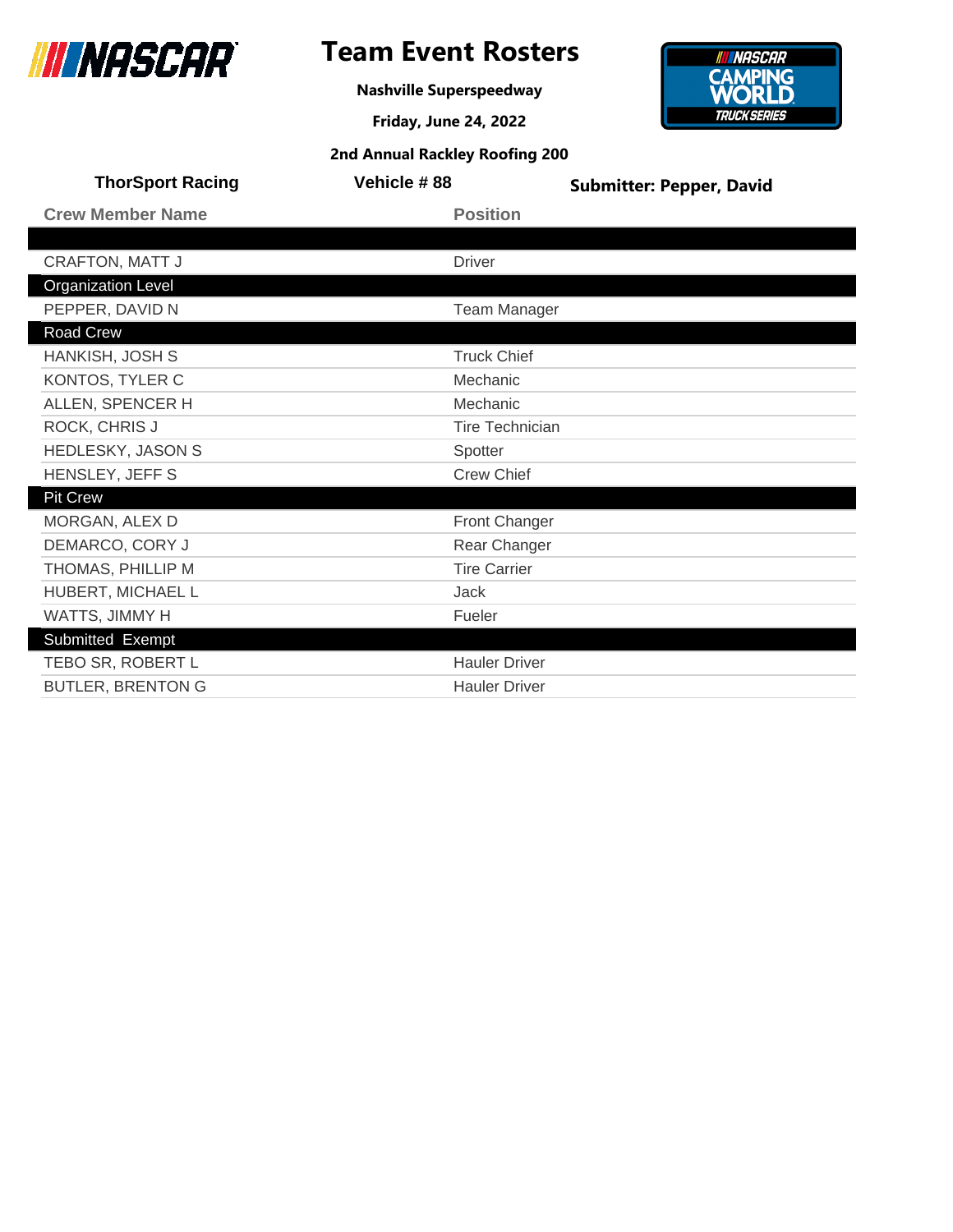

**Nashville Superspeedway**

**Friday, June 24, 2022**



| <b>CR7 Motorsports</b>    | Vehicle #9 |                             | <b>Submitter: Strickland, Kenny</b> |
|---------------------------|------------|-----------------------------|-------------------------------------|
| <b>Crew Member Name</b>   |            | <b>Position</b>             |                                     |
|                           |            |                             |                                     |
| PERKINS, BLAINE M         |            | <b>Driver</b>               |                                     |
| <b>Organization Level</b> |            |                             |                                     |
| LAMBERT, GARRETT W        |            | <b>Competition Director</b> |                                     |
| <b>Road Crew</b>          |            |                             |                                     |
| ANDERSON, ERIC J          |            | Engineer                    |                                     |
| PASQUALE, FRANK A         |            | <b>Truck Chief</b>          |                                     |
| BARRY, MATT               |            | Mechanic                    |                                     |
| HOWE, DOUG A              |            | Mechanic                    |                                     |
| FEDEWA, TIM T             |            | Spotter                     |                                     |
| GEORGE, DOUG P            |            | <b>Crew Chief</b>           |                                     |
| <b>Pit Crew</b>           |            |                             |                                     |
| HINSON, GARRETT S         |            | <b>Front Changer</b>        |                                     |
| <b>WARNER, KYLE M</b>     |            | Rear Changer                |                                     |
| BRIHM JR, LARRY B         |            | <b>Tire Carrier</b>         |                                     |
| HINDMAN, ETHAN R          |            | Jack                        |                                     |
| HARVEY, KALE W            |            | Fueler                      |                                     |
| Submitted Exempt          |            |                             |                                     |
| THOMPSON, SONNY E         |            | <b>Hauler Driver</b>        |                                     |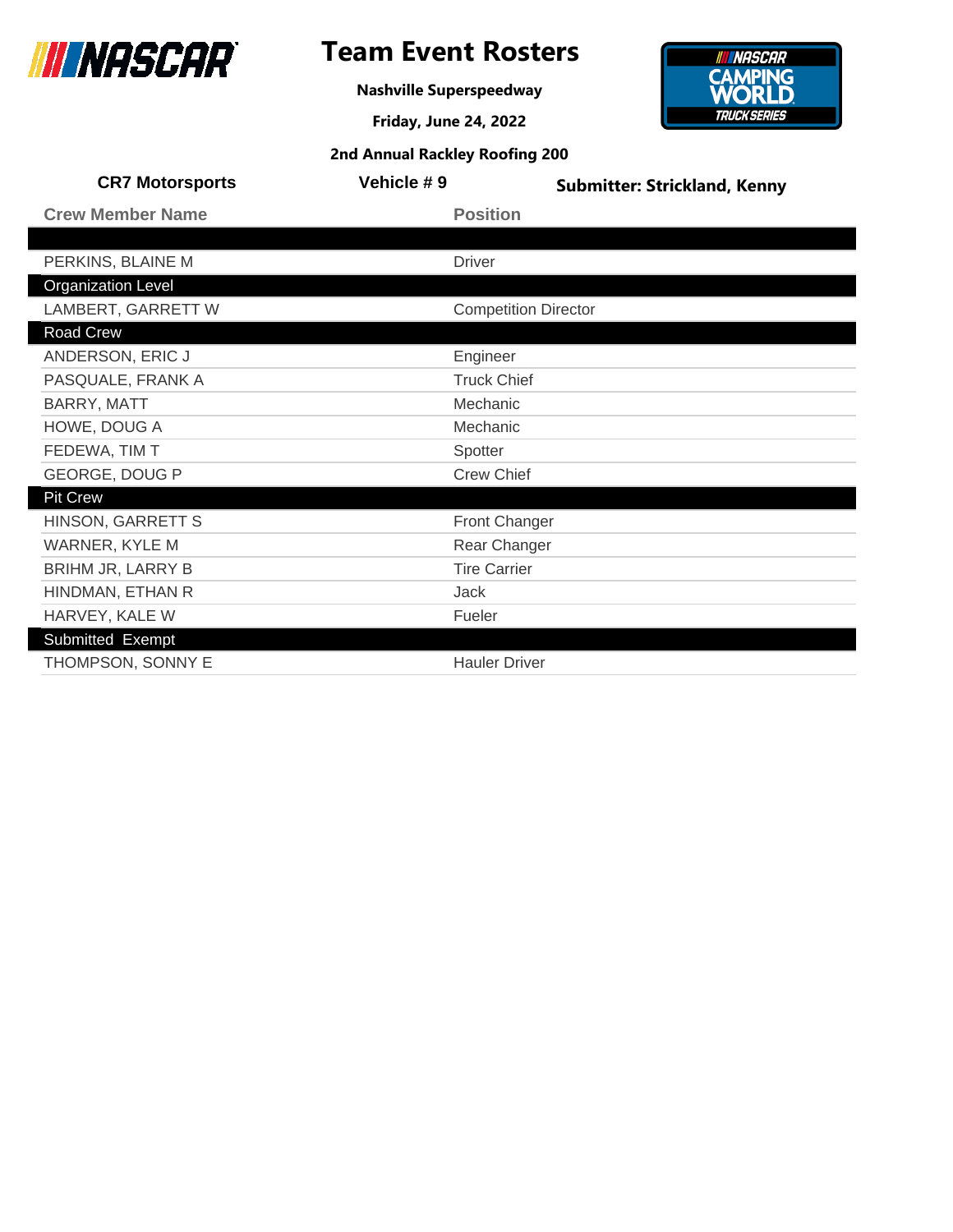

**Nashville Superspeedway**

**Friday, June 24, 2022**



| <b>Terry Carroll Motorsports</b> | Vehicle #90          | <b>Submitter: Hawley, Mark</b> |
|----------------------------------|----------------------|--------------------------------|
| <b>Crew Member Name</b>          | <b>Position</b>      |                                |
|                                  |                      |                                |
| CARROLL, JUSTIN S                | <b>Driver</b>        |                                |
| Road Crew                        |                      |                                |
| MCGOWAN, GLENN A                 | Spotter              |                                |
| PITTMAN, TIM                     | Fabricator           |                                |
| <b>BRUNGOT, NATHAN C</b>         | Mechanic             |                                |
| <b>BRUNGOT, NORMAN S</b>         | Mechanic             |                                |
| CARROLL, TERRY L                 | <b>Crew Chief</b>    |                                |
| <b>Pit Crew</b>                  |                      |                                |
| SELIG, CORY R                    | <b>Front Changer</b> |                                |
| MCGEE, JOHN D                    | Rear Changer         |                                |
| FOLEY, BRENDAN T                 | <b>Tire Carrier</b>  |                                |
| SMITH, DAVID J                   | Jack                 |                                |
| CHRISTIE, JUSTIN D               | Fueler               |                                |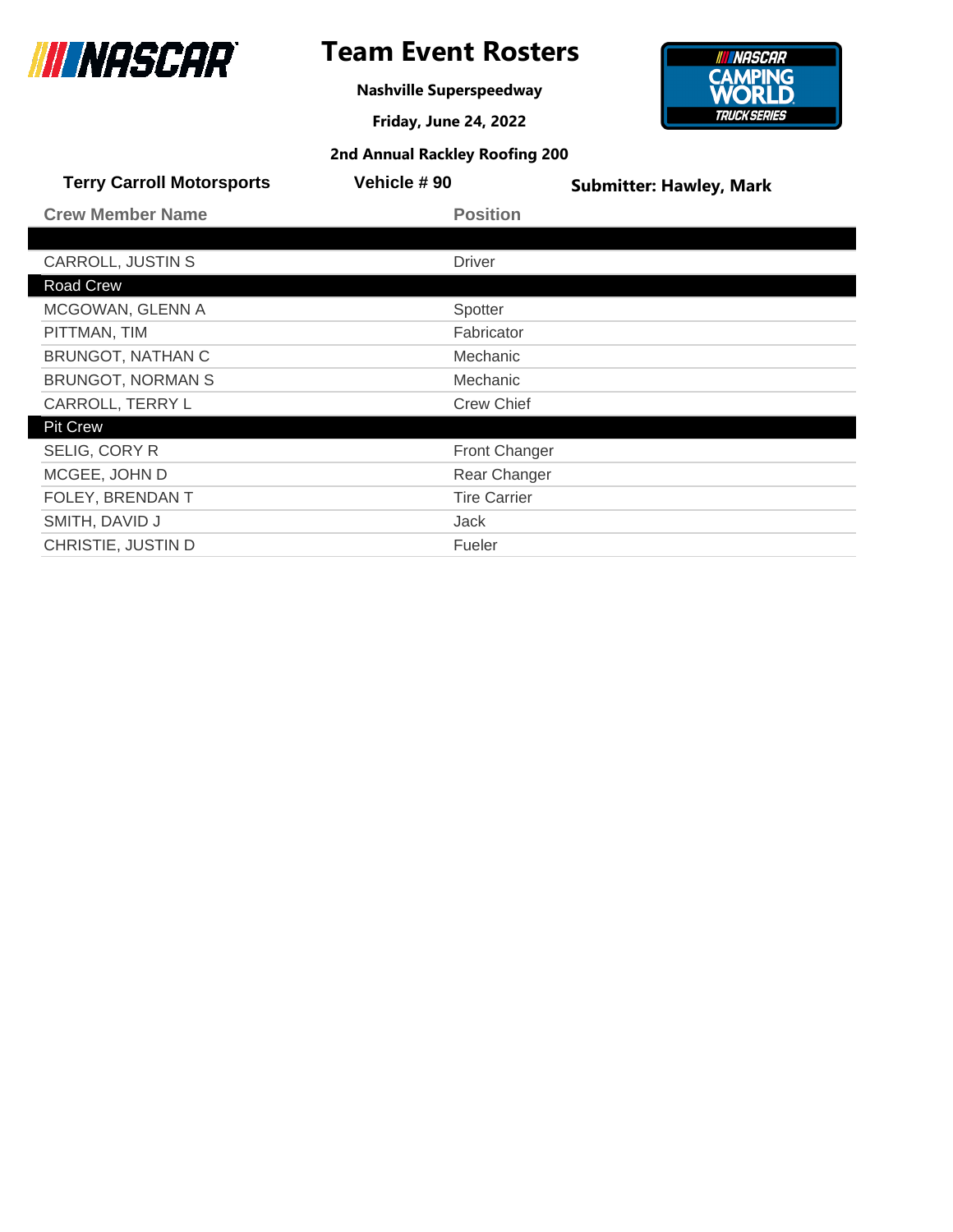

## **Team Event Rosters**

**Nashville Superspeedway**

**Friday, June 24, 2022**



| <b>2nd Annual Rackley Roofing 200</b> |                        |                                     |  |
|---------------------------------------|------------------------|-------------------------------------|--|
| <b>McAnally Hilgemann Racing</b>      | Vehicle # 91           | <b>Submitter: Dempsey, Angelina</b> |  |
| <b>Crew Member Name</b>               | <b>Position</b>        |                                     |  |
|                                       |                        |                                     |  |
| HOWARD, COLBY A                       | <b>Driver</b>          |                                     |  |
| Road Crew                             |                        |                                     |  |
| <b>BARKDOLL, STEVE P</b>              | Spotter                |                                     |  |
| ANDREWS, TIM J                        | <b>Truck Chief</b>     |                                     |  |
| LOUX, GEORGE                          | Mechanic               |                                     |  |
| HAYS, BRODY S                         | <b>Tire Technician</b> |                                     |  |
| DUNN, DUSTIN A                        | Engineer               |                                     |  |
| HILLMAN, MARK D                       | <b>Crew Chief</b>      |                                     |  |
| <b>Pit Crew</b>                       |                        |                                     |  |
| <b>COBERLY, MARTIN E</b>              | <b>Front Changer</b>   |                                     |  |
| PUGH, ASLAN J                         | Jack                   |                                     |  |
| PRADO, JAVIER A                       | <b>Tire Carrier</b>    |                                     |  |
| RAMEY, LLOYD                          | Rear Changer           |                                     |  |
| ROBERTSON, SETH M                     | Fueler                 |                                     |  |
| Submitted Exempt                      |                        |                                     |  |
| <b>KENAHAN, STEPHEN P</b>             | <b>Hauler Driver</b>   |                                     |  |
|                                       |                        |                                     |  |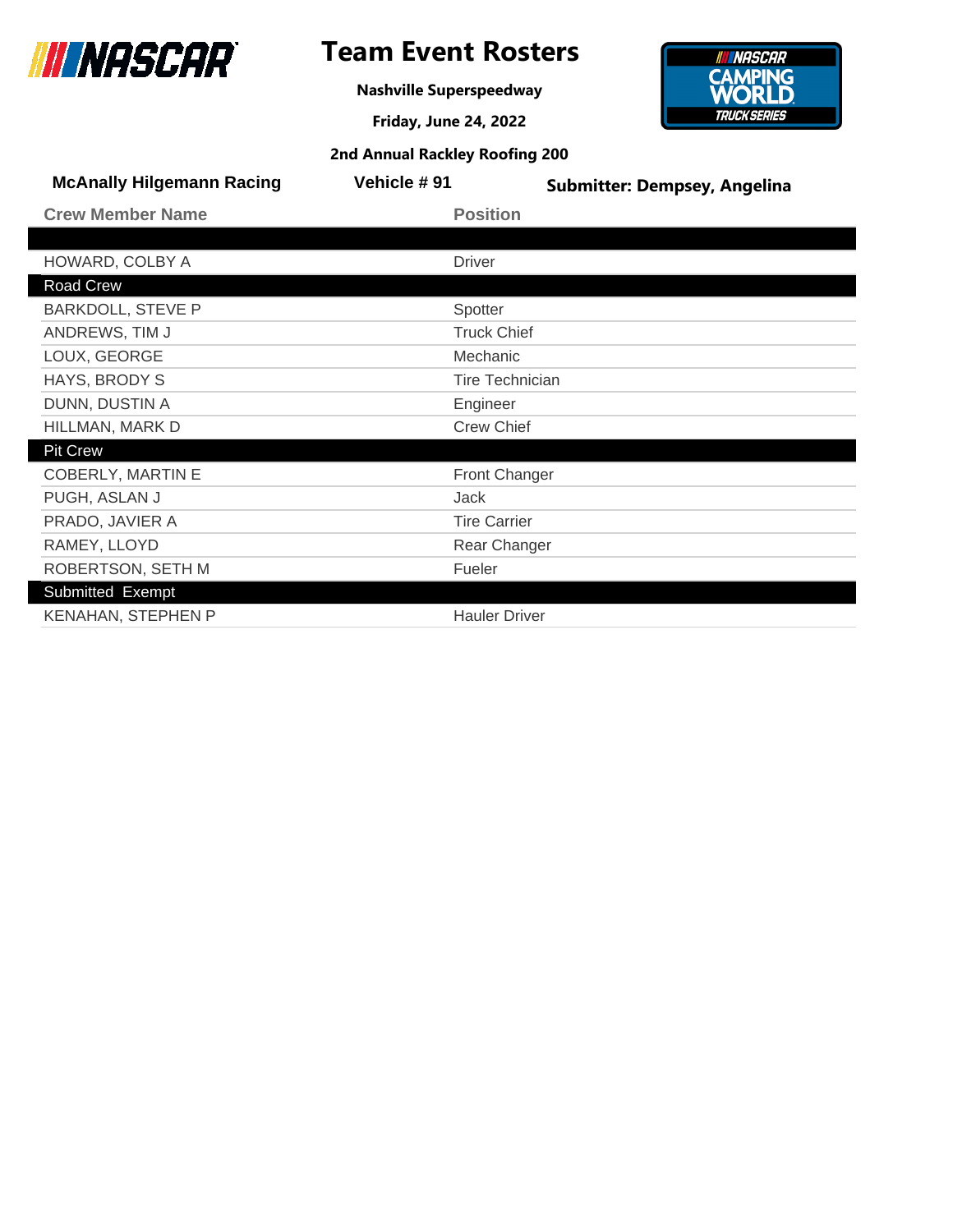

## **Team Event Rosters**

**Nashville Superspeedway**



| <b>ThorSport Racing</b>   | Vehicle #98            | <b>Submitter: Pepper, David</b> |
|---------------------------|------------------------|---------------------------------|
| <b>Crew Member Name</b>   | <b>Position</b>        |                                 |
|                           |                        |                                 |
| ECKES, CHRISTIAN D        | <b>Driver</b>          |                                 |
| <b>Organization Level</b> |                        |                                 |
| PEPPER, DAVID N           | <b>Team Manager</b>    |                                 |
| Road Crew                 |                        |                                 |
| PELICAN, ANTHONY J        | <b>Truck Chief</b>     |                                 |
| <b>BLOEMAKER, BLAKE M</b> | Mechanic               |                                 |
| JONES, TREVOR G           | Mechanic               |                                 |
| WICHER, JUSTIN J          | <b>Tire Technician</b> |                                 |
| MONEZ, CHRIS B            | Spotter                |                                 |
| PRINCE, JERIOD R          | <b>Crew Chief</b>      |                                 |
| <b>Pit Crew</b>           |                        |                                 |
| SHEETS, TIM W             | Front Changer          |                                 |
| MAYO, DAVID B             | Rear Changer           |                                 |
| <b>WERMES, DAMIEN N</b>   | <b>Tire Carrier</b>    |                                 |
| SMITH, DEANDRE M          | Jack                   |                                 |
| GRANT, BOBBY D            | Fueler                 |                                 |
| Submitted Exempt          |                        |                                 |
| KARL, JEFF                | <b>Hauler Driver</b>   |                                 |
| ROSS, BRIAN M             | <b>Hauler Driver</b>   |                                 |